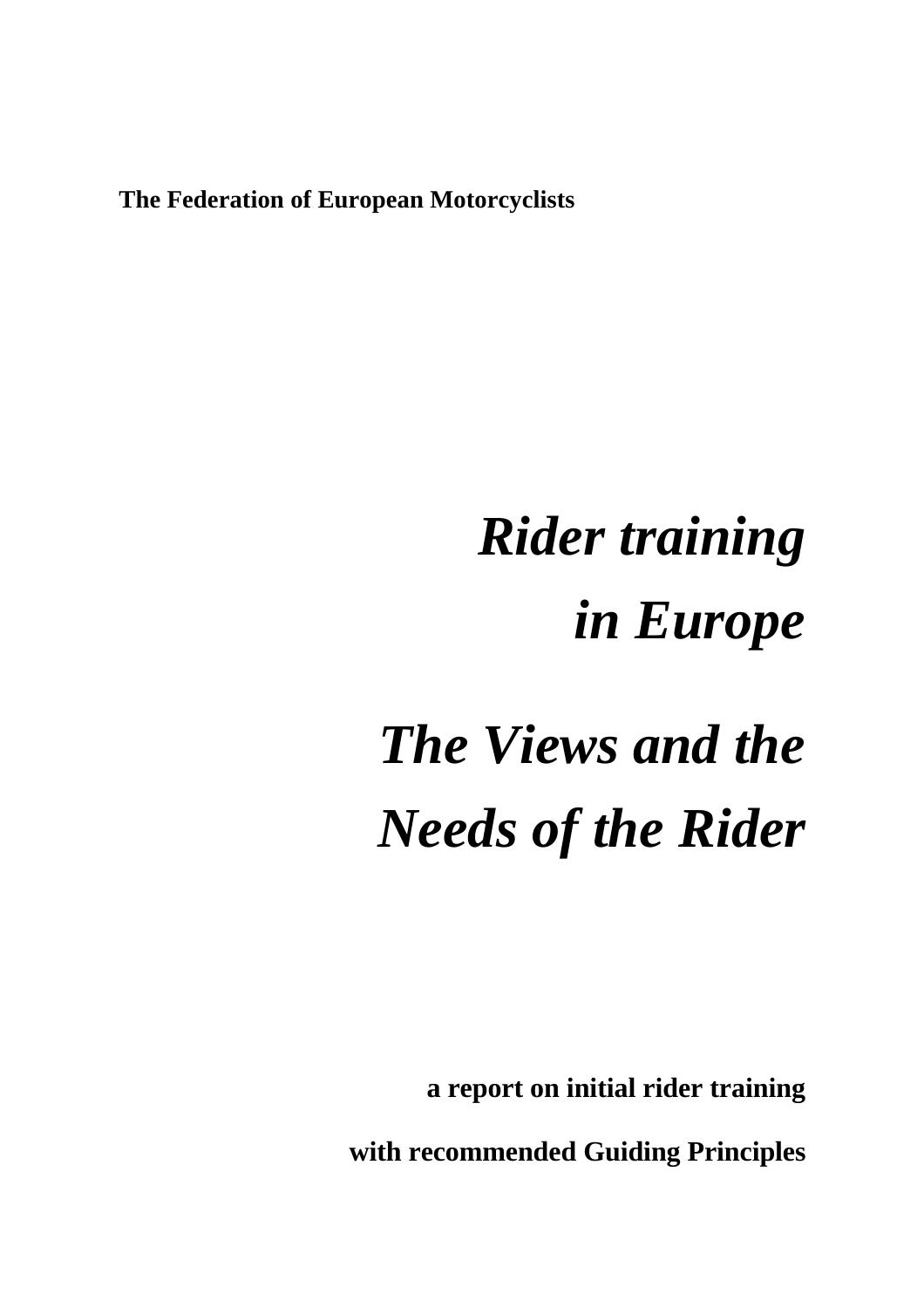# *Contents*

|                                                                                                                                                                                            | page                             |
|--------------------------------------------------------------------------------------------------------------------------------------------------------------------------------------------|----------------------------------|
| Acknowledgements                                                                                                                                                                           | 4                                |
| Introduction                                                                                                                                                                               | 5                                |
| How riders have been trained in Europe<br>With a little help from my Friends<br>Paying the Professionals<br>Basic skills to build upon                                                     | 6<br>6<br>$\overline{7}$         |
| The required knowledge and skills<br>The price of a licence                                                                                                                                | 7<br>8                           |
| The effectiveness of Rider Training                                                                                                                                                        |                                  |
| Rider training and rider safety research<br>Seeking the riders' opinions<br>The riders' judgement                                                                                          | 9<br>11<br>12                    |
| Conclusions from the Rider Survey                                                                                                                                                          | 20                               |
| Summarising the weaknesses                                                                                                                                                                 | 21                               |
| Guiding principles for rider training                                                                                                                                                      |                                  |
| Affordable<br>Accessible<br>Competent and qualified Instructors<br>Learning within a comprehensive syllabus<br>Relevant machine operation skills<br>Understanding road traffic regulations | 22<br>23<br>23<br>24<br>24<br>24 |
| Hazard awareness and avoidance<br>Rider attitude and behaviour                                                                                                                             | 25<br>25                         |
| In conclusion                                                                                                                                                                              | 28                               |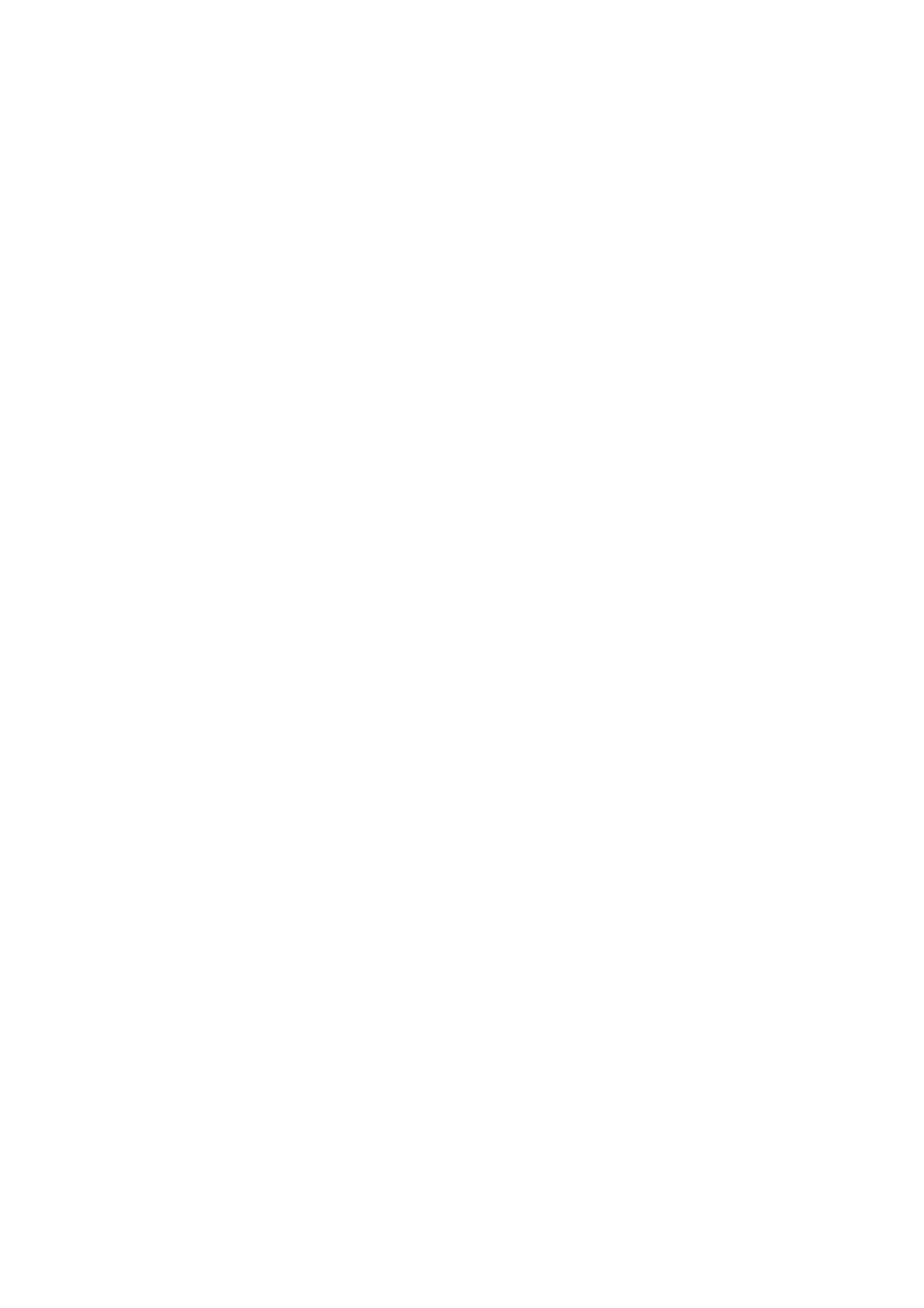# *Acknowledgements*

The Federation of European Motorcyclists wishes to record its sincere appreciation for the financial support made available by Directorate General VII of the European Commission. Without their assistance it is unlikely that the Project could have been undertaken. Thanks are also due to ACEM, the European motorcycle manufacturers' organisation for their financial and practical support.

The enthusiasm and commitment of the members of the Working Group have been of crucial importance at all stages of the Project. Their directly relevant experience gave a sound factual base for the Project's work and a sharp focus to its management and the direction.

Particular thanks go to Nich Brown. His professional role as a senior road safety officer for a major public authority in the United Kingdom, has proved to be invaluable. In accepting the responsibility for designing and overseeing the rider survey he combined his professional experience with his personal commitment to protecting and advancing the rights of road riding motorcyclists to very good effect.

Thanks also go to the national rider survey coordinators, to the representatives of the riders' organisations who assisted in the survey and to the many ordinary motorcyclists whom they interviewed who gave their time and shared their experience and opinions.

In the course of the Project it has been necessary to consider the body of recent academic research into rider training and rider accidents. Dr. Derek Rutter of the University of Kent in the United Kingdom, has been of particular assistance in this respect. His research in conjunction Lyn Quine and D. J. Chesham is recognised as being particularly relevant to the Project's work and his openness in meeting and discussing with us has been very helpful. Our contacts with Dr. Rudolf G. Mortimer of the University of Illinois have also been most valuable regarding research into motorcycle safety and the development of rider training in the United States of America.

Finally sincere thanks are recorded for the support and cooperation from the member national organisations of the Federation of European Motorcyclists. Their unhesitating responses to the usually urgent requests for information have always encouraged. Even when the reply has been " Sorry we don't know" it was inevitably followed by "but why don't you speak to . . .".

Bob Tomlins FEM Assistant General Secretary and Project Co-ordinator

September 1997

*page four*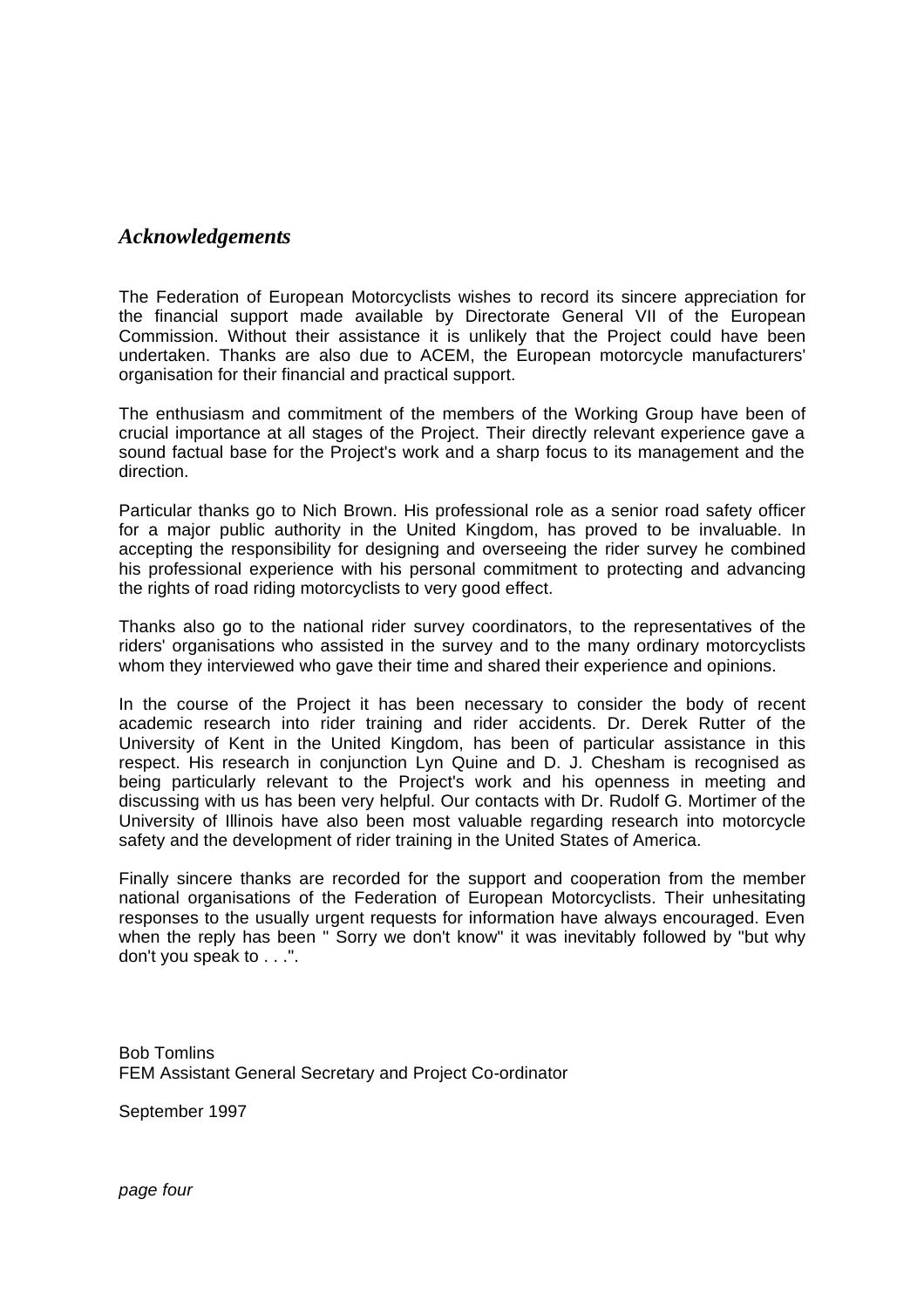# *Introduction*

# *Riding a motorcycle is an exhilarating experience*

Being on a motorcycle allows a rider to combine a feeling of freedom with being directly responsible for his or her actions. A motorcyclist is acutely conscious of being immediately in charge of the machine and having a sense of being part of the environment and its elements. Feelings of achievement come from applying skills and experience and from evaluating and executing what is needed to safely complete a journey. To negotiate a series of bends, to safely complete an overtaking manoeuvre and to ride in heavy urban traffic, can be immensely rewarding. For these and for many other reasons riding a motorcycle can be an exhilarating experience, a satisfying experience and an exciting experience.

The reasons for a person choosing to ride a motorcycle are many and varied. Increasingly those reasons are practical with riders opting for a powered two-wheeler as a cost-effective alternative to infrequent and expensive public transport systems; or as a means avoiding or reducing the effects of the crippling urban congestion that is affecting so many European cities. For young people the powered two-wheeler often is the first real experience of independence and the personal and social responsibility that inevitably comes with becoming an adult. For many entering their mid life a motorbike can offer the chance to relive earlier times or to gain experiences previously missed.

Whilst it is generally accepted that a mature, experienced motorcyclist is not significantly more likely to have an accident than his or her car-encased counterpart, it has to be recognised that the consequences to a rider involved in an accident can be much higher in human and in social terms. The fact that it is often the case that the motorcyclist is not at fault, that the car driver pulled out of a junction without noticing the bike and its rider, does not change that. To be told, "I'm sorry, I didn't see you" doesn't help.

It also has to be accepted that youth and a motorcycle can be a potentially dangerous combination. Even a small motorcycle, with limited power and performance, in the hands of a young person, is statistically more likely to be involved in an accident than is the superbike ridden by an older person. This fact can, understandably, cause a parent untold worry.

"Training is the answer to the problem" is the most often voiced response. Be it the worried parent, the concerned road safety expert, or the politician or legislator, "better trained riders means fewer accidents" is a widely held belief.

The efficacy of rider training within the European Union, indeed the very existence of rider training in a number of Member States, are areas of consideration that have manifested as a consequence of the development of a harmonised European driving licence. With the advent of the Second European Driving Licence Directive there came not only common licence categories but in Annexe II common basic criteria that should be satisfied in order to obtain a licence.

Whilst the means by which a person acquires the knowledge and skills to satisfy the defined criteria was not addressed in the Second Directive, it was an area of considerable interest to the Federation of European Motorcyclists. Following some initial investigations a proposal was put to DGVII of the European Commission for the Federation of European Motorcyclists to undertake a project aimed at identifying rider training up to the standard required to pass an official test of competency that was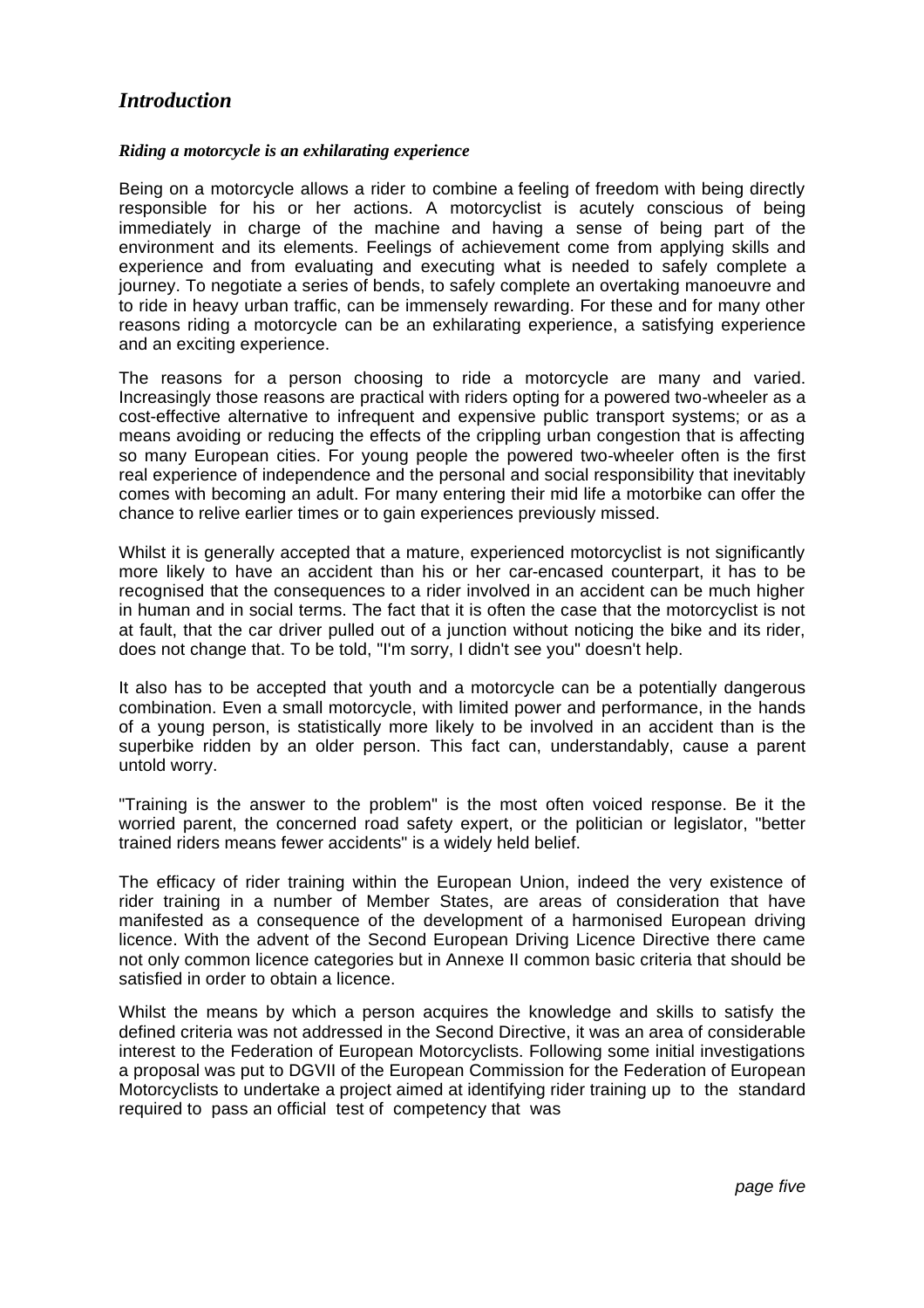applying in Member States; categorising and evaluating the various distinct approaches; assessing research into rider training; ascertaining riders' views on the quality of their training and identifying ways in which training could be improved. After consultation DGVII agreed to support the Project.

This document is the report of how the Federation of European Motorcyclists undertook the Project; of the information that was obtained; of the conclusions that were drawn and the recommendations that are being made with the object of improving rider training.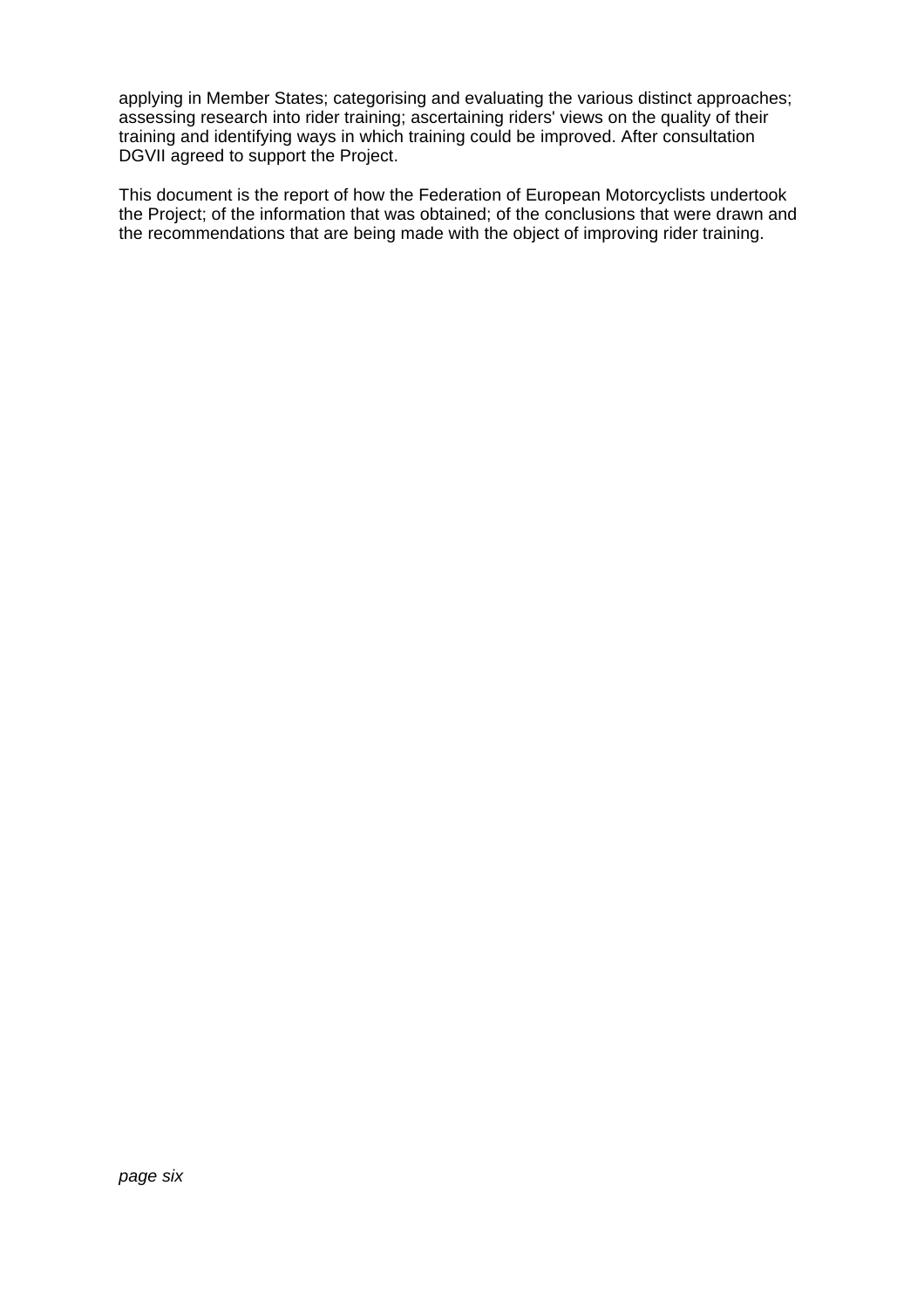# *How riders have been trained in Europe*

The need to answer this question and to understand the different and distinct approaches adopted in Member States were the starting point of the Project. Two detailed surveys were undertaken in all European Union Member States through the Federation of European Motorcyclists' member national organisations. The first focused on the differences in national licensing arrangements and the second looked at the structure and content of national rider training arrangements. These were supported by a survey undertaken by ACEM which looked at how the various derogations and options within the Second European Driving Licence Directive were being adopted by the Member States.

From these surveys we were able to identify that there were three distinct approaches to rider training in the European Union. The information gained and the conclusions reached were published in an initial report entitled "Rider training in the European Union". Copies of that report can be obtained from the Federation of European Motorcyclists and the main points of it are set out below.

# *With a little help from my Friends*

The first approach was where a trainee rider received no formal or professional training although basic advice or instruction was often given by a family member or a friend. Professional instructors or a structured programme were, however, rarely used. Surprisingly this approach still applies in a significant number of Member States. Countries such as Ireland, Italy, Greece, Portugal and Spain have had no legal requirements for a novice rider to take training, so consequently little or no formal training takes place.

In some of these countries there were professional training facilities available. Their limited take-up however, was explained as being either due to them not being widely available, for example Ireland, or being prohibitively expensive with unqualified and generally incompetent instructors, for example Greece and Italy.

# *Paying the Professionals*

The second approach was where professional instruction was sought and the trainee rider was under the control of an instructor from the commencement of training right up to passing the official test of competency. The requirement to seek professional tuition was either a direct or implicit legislative condition, as a rider would not be permitted to ride unaccompanied on public roads without passing the official test of competency.

Austria, Denmark, Germany and Holland and Sweden are countries which have adopted this approach, with Belgium and Finland offering it as an option. With the application of the Second European driving Licence Directive it will, of course, become the standard approach in all Member States who apply the Direct Access provisions of the Second Directive.

The minimum amount of professional tuition that has to be taken varies considerably from country to country. In Germany, in addition to the two six-hour theoretical lessons, 20 units or 15 hours of training and eight units or six hours of supervised practice would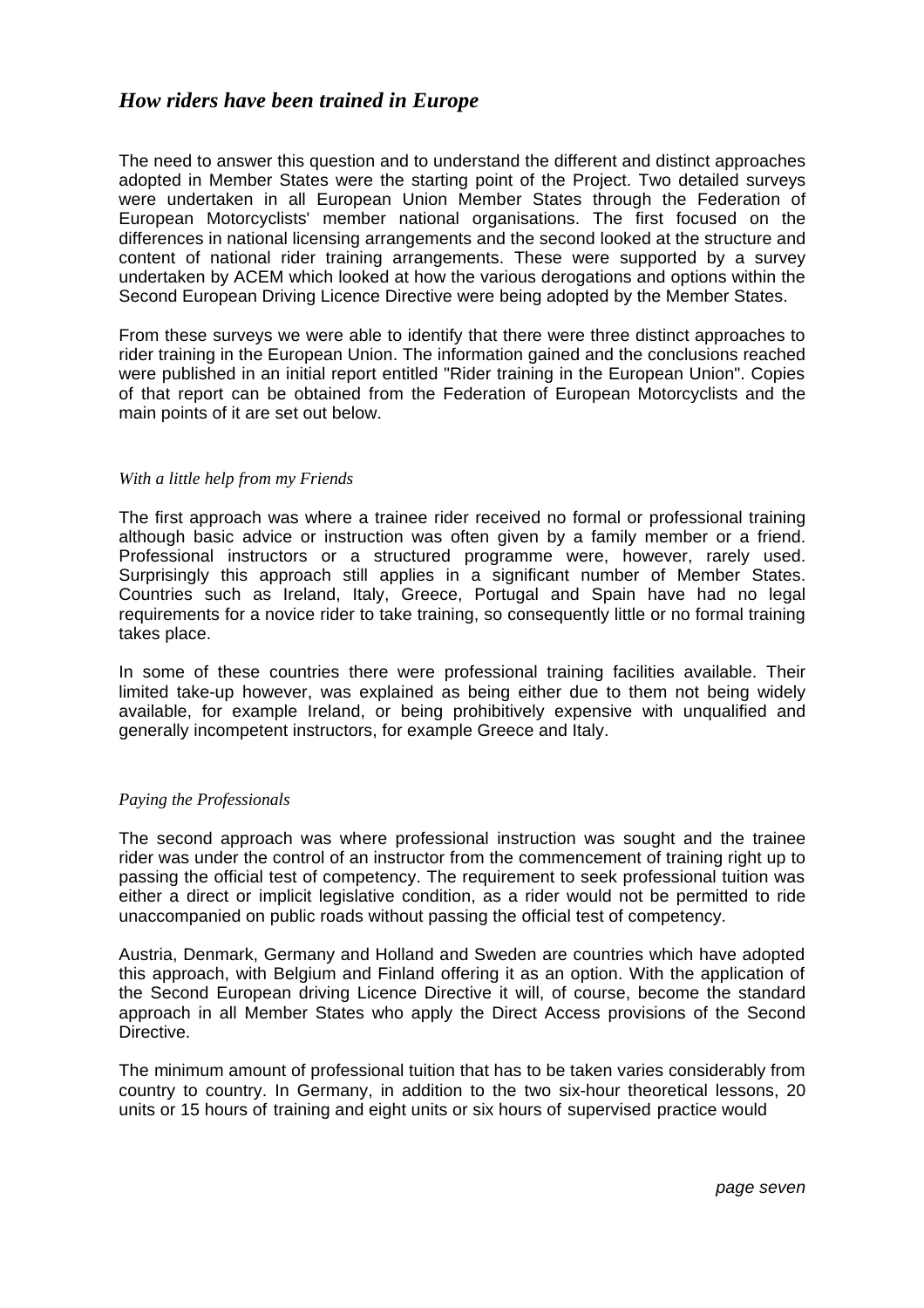have to be taken before the rider can take the official test of competency. The amount of supervised practice is at the discretion of the instructor who determines when the rider is ready. If the rider fails the test of competency then he or she is required to take a further 10 units or seven and a half hours of professional tuition.

In Belgium by comparison, the trainee rider opting to take the fully professionally-trained approach to obtaining a motorcycle licence has, dependant on his or her aptitude, only to pay for a minimum of eight hours supervised training, having previously obtained the required theoretical certificate.

The practical training is not broken down into specific elements although the criteria that needs to be satisfied in the official test of competency, such as riding across a raised plank of wood, are concentrated on. It would not be unusual for a rider to pass the official test of competency having only had two or three hours supervised experience on public roads.

# *Basic skills to build upon*

As was previously stated Belgium and Finland offer a choice to a person wishing to obtain a motorcycle licence. In addition to the fully professionally-trained approach referred to above, it is possible to take a compulsory course of basic training and then to gain experience through riding unaccompanied on public roads before taking the official test of competency. In Belgium this is allowed for up to ten months and in Finland for up to three months. In Finland, however, the trainee has to take four hours practice in the company of the professional instructor.

In the United Kingdom gaining experience through riding unaccompanied on public roads after completing a compulsory course of basic training is the norm. Whilst some riders seek to complete their training in one concentrated course from the compulsory basic training element through to taking the official test of competency, the vast majority only undertake compulsory basic training. With a certificate confirming that it has been satisfactorily completed, a provisional motorcycle licence or a full car licence acting as a provisional motorcycle licence will be validated, allowing holders to ride on public roads unaccompanied. Provisional motorcycle licence holders are required to pass the official test of competency within two years. The compulsory basic training certificate, however, is valid for three years. The compulsory basic training course is normally completed in one day and includes a mandatory minimum of two hours on public roads in the company of an instructor.

# *The required knowledge and skills*

The surveys identified that the range of knowledge and skills required by the trainee rider to be able to pass the national official test of competency in European Union Member States varied immensely from country to country. Whilst it is fair to say that what the trainee rider needs to know and do, are influenced by the criteria that need to be satisfied in the national test of competency, the relationship was not always a precise one.

Where the national official test of competency requires that the rider demonstrates only basic balance and machine control skills, in Greece for example, the rider can obtain a motorcycle licence without going through a structured training programme or enlisting the help of a professional instructor. In Germany, to take an example of the other extreme, it is likely that even if professional training were not compulsory, a person wanting to learn how to ride a motorcycle up to the standard required to pass the official test of competency, would struggle without professional support and guidance.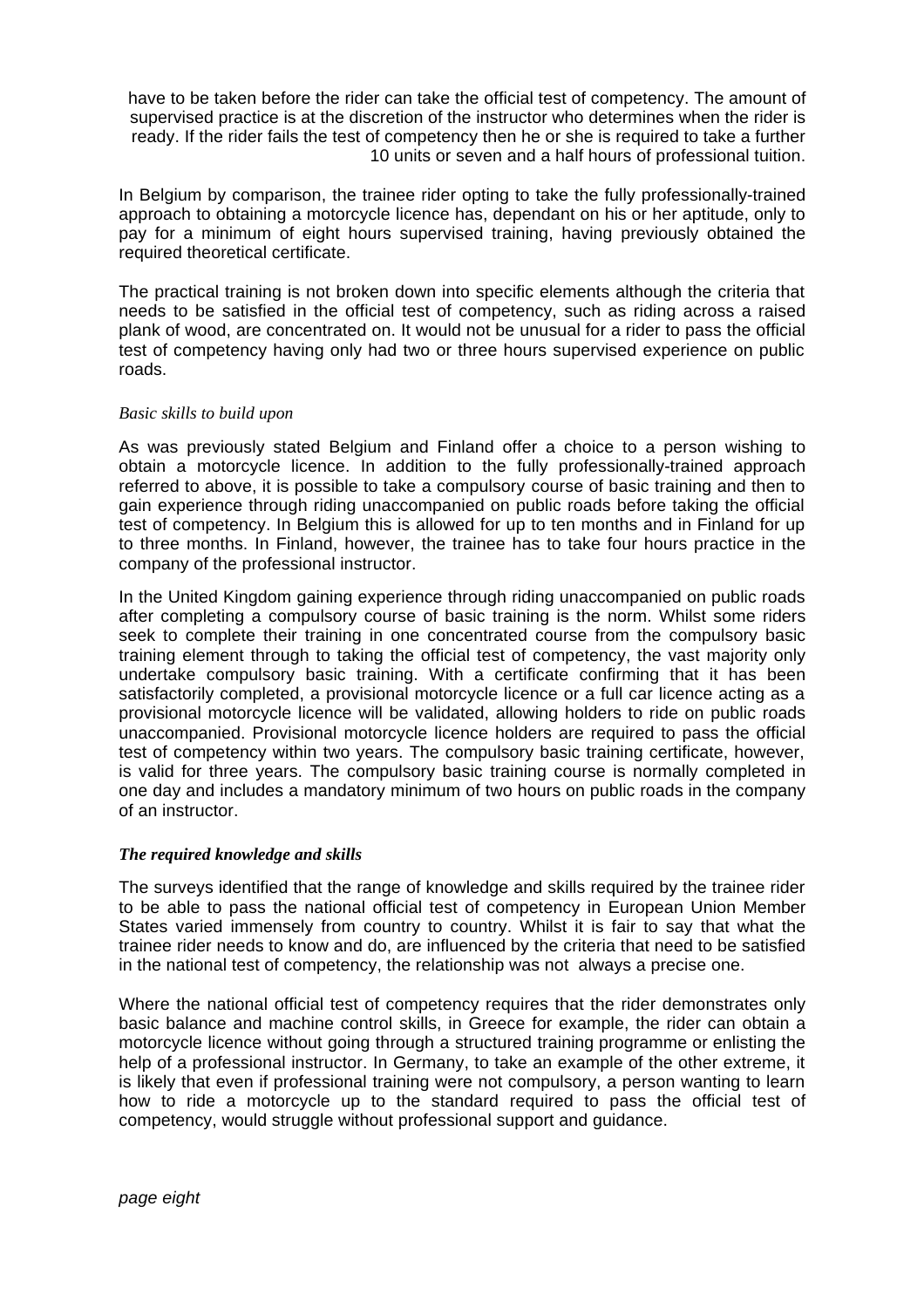It is clear from the responses to the surveys that the various national training programmes and official tests of competency concentrated on machine operating skills. Manoeuvring, balance and braking are the core, and in some cases the entirety, of what was taught and what was tested. Areas such as hazard awareness were rarely addressed and the importance of attitude, particularly among young riders, was not mentioned in response the requests in the surveys to explain the national approach to rider training and to detail the training programme and test criteria.

Whilst the range of theoretical knowledge that needed to be demonstrated in order to obtain a licence was less variable than that of the rider's practical skills, it was noticeable that in all instances it was only the trainee rider's knowledge of road traffic regulations and their associated road markings and signs that had to be tested. To the best of our knowledge theoretical courses and tests never sought to develop or ascertain a rider's understanding of risks and hazards associated with certain riding conditions, of manoeuvres and road situations and weather conditions. Indeed the reasons for road traffic regulations were rarely covered as, in most instances, they were taught by rote and tested by response and not by explanation.

# *The price of a Licence*

Information on another aspect of learning to ride a motorcycle was gleaned from the surveys, namely the cost of obtaining a motorcycle licence in the European Union. When the average national costs, including licence and test fees and tuition charges are calculated, not surprisingly a wide variation can be seen. The least expensive licence could be obtained by the rider in Italy who chose not to take professional training where a full licence would cost under 10 Ecu (20,000 Lire). If professional assistance were to be sought the cost of a licence would rise to around 340 Ecu (600,000 Lire). In Ireland a citizen living outside of the major conurbations, where no professional training is available, would usually have to pay in the region of 33 Ecu (£IR25). Even if the Irish rider had access to professional training and chose to take the two available courses, the cost of obtaining a licence would rise to 135 Ecu (£IR100). This is a little more than the usual cost to the rider in Greece, who would have to pay 82 Ecu (25,000 Drachma).

The three countries referred to in the preceding paragraph are all countries where the rider usually learns "with a little help from friends". Understandably they offer the least expensive option to the prospective motorcyclist. When an example of the "basic skills to build upon" approach is considered it can be seen that the costs are not significantly higher. In the United Kingdom, where this approach is the norm, it would cost a typical rider in the region of 190 Ecu (£140) to obtain his or her licence.

These costs can be compared with the most expensive country, Germany, where the cost of obtaining a full licence would result in the average rider being some 1,130 Ecu (2,200 DEM) poorer. In the Scandinavian countries where the training requirements are almost as extensive as in Germany, the cost of obtaining a licence is significantly less. In Finland, for example a rider would have to pay in the region of 700 Ecu (3,500 FMK).

Whilst we did not include Norway in the surveys because they are not a European Union member state, we were advised of their training arrangements by the national riders' organisation. Interestingly the cost of a licence to a Norwegian rider is usually over 1,200 Ecu (nearly 10,000 NKR) and often as high as 1,550 Ecu (12,750 NKR). To the best of our knowledge this makes the Norwegian motorcycle licence the most expensive. Interestingly this state of affairs seems to be generally supported by riders in

that country and the national organisation believes that its support for their expensive national training arrangements gives them considerable credibility and influence in their dealings with their government.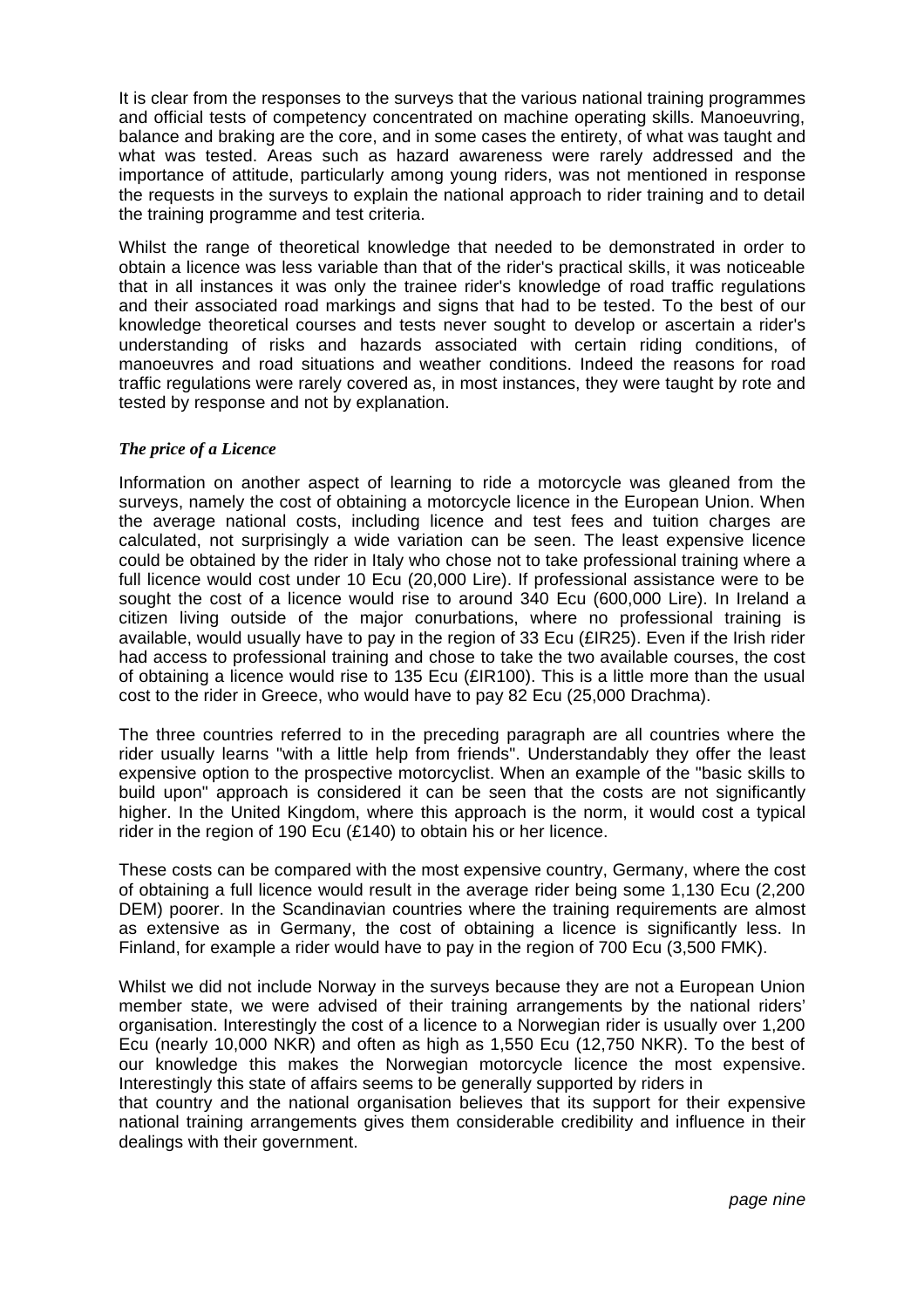# *The effectiveness of Rider Training*

The value of the initial report was that it gave for the first time, a comprehensive overview of how riders were, or were not, trained in the European Union. What it did not do, indeed did not seek to do, was to compare the effectiveness of the very differing approaches. This was the next phase of the Project.

In attempting to evaluate the effectiveness of rider training within the European Union we entered into a very difficult, complex and sensitive arena. What had been obtained through the surveys and their subsequent analysis and evaluation, was a basis on which comparisons could be made. What had to be decided was what criteria could be applied in making judgements and subsequent recommendations.

As was recognised in the introduction to this report, rider training and rider safety are directly linked in the minds of most concerned people. In considering the criteria for evaluating the effectiveness of rider training, this area was seen as being a key consideration. Another key consideration was the views of the riders themselves. If any group should be able to objectively evaluate the quality and effectiveness of rider training it should be the trained riders themselves.

# *Rider training and rider safety research*

When the FEM was seeking the support of DGVII of the European Commission for this Project our initial proposal included a survey of road accident statistics in Member States. The purpose was to obtain directly comparable national statistics on road traffic accidents involving two-wheeled vehicles. DGVII explained that the wide variation in how governments collected and presented their statistical data meant that it would be virtually impossible to make meaningful comparisons.

As the Project progressed we found that could not leave the issue unconsidered. If, we reasoned, there were such wide variations in national rider training arrangements surely there must be some evidence of either the different approaches to training, or the varying intensity of training, influencing the likelihood of a rider being involved in a road traffic accident? We therefore asked our affiliated organisations if they could provide us with information on the incidence of two-wheeled road traffic accidents in their country.

The resulting responses showed that DGVII was right. It was virtually impossible to make any statistically accurate analyses let alone reach defensible conclusions. They did, however, enable a suspicion about the relationship between rider training and rider accidents to develop. That suspicion was that there appeared to be no tangible relationship between the extent to which a rider was trained and the likelihood of that rider having an accident. Even where a change in national training arrangements has been followed by an improvement in accident rates, such as in the United Kingdom with the advent of compulsory basic training, other factors, such as the dramatic reduction in the number of applications for provisional licenses, particularly among younger people, questioned whether the conclusion that better training means safer riders was correct.

In passing we would comment that the inability to compare national road traffic accident statistics is a state of affairs that cannot be tolerated if we are to see a continuation of the harmonisation of European road traffic laws and policies. If, as is likely, the European Union is to be the primary source of regulating how we ride and drive in the future, it is imperative that we have accurate and appropriate statistical information. Without this information the debate about the need for and the form of those rules and regulations cannot take place in an informed and responsible manner.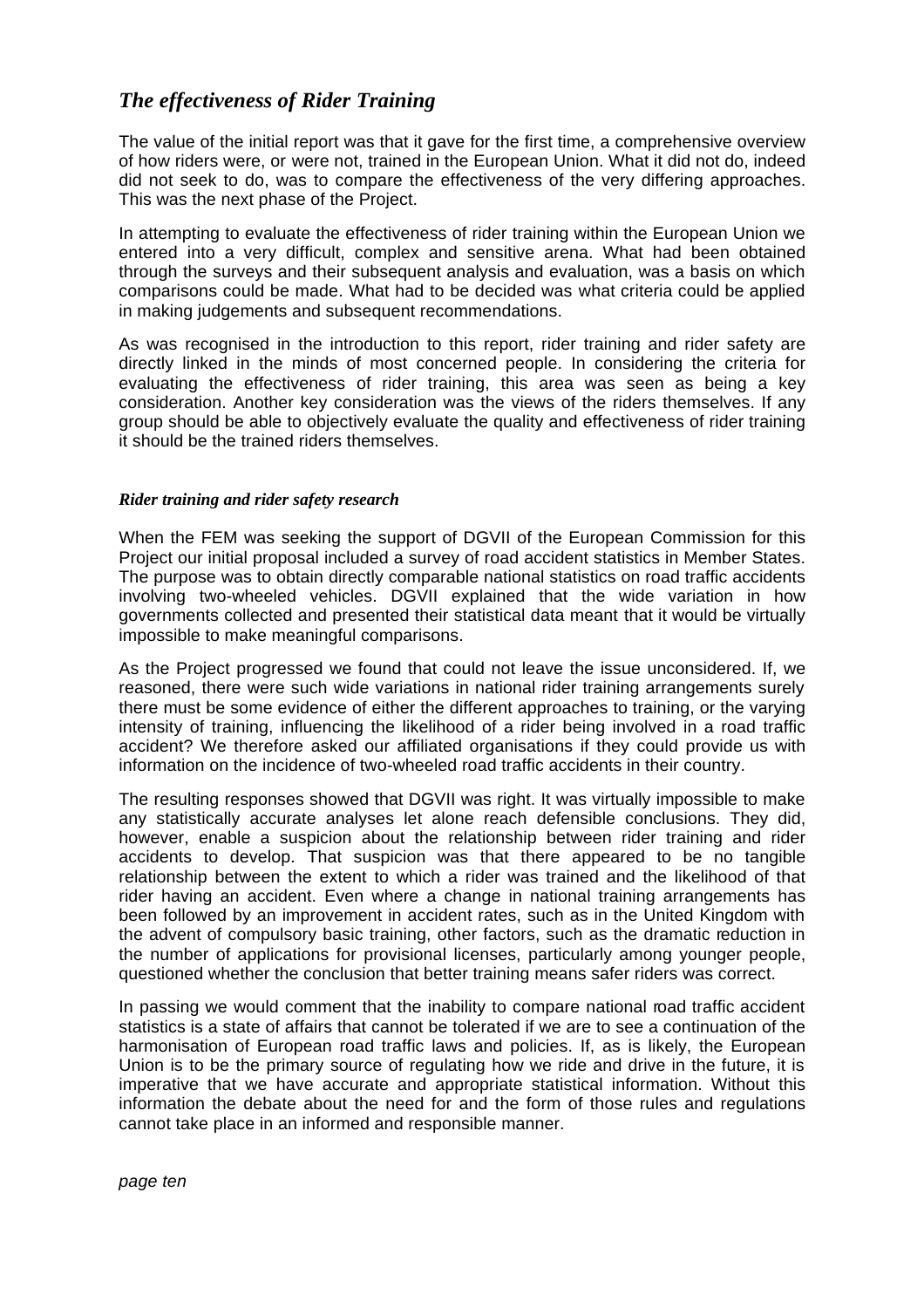Faced with the general suggestion that no matter how extensively a rider was trained within current European practices it did not seem that he or she would be less likely to have an accident, we realised that ways must be found to see if the suggestion could be dispelled or developed into an opinion that could be reasonably held and defended with logic and fact, or at least with logic and common-sense.

After some thought we realised that if our suspicion was in any way well founded then it would surely have been the subject of academic research. Whilst the motivation and credibility of researchers into motorcycling matters are questioned by some in riders' organisations, we believed that if a consensus of opinions emerged from what would be our overview then this could be helpful. A search of academic papers using the key words "motorcycle training", "motorcycle safety" and "rider accidents" was undertaken and this resulted in a significant body of relevant work being identified.

We found 16 academic research papers, dating from 1979 to 1996, which considered the relationship between rider training and rider accidents. Of those eight concluded that the training did not reduce the likelihood of the rider being involved in an accident, seven said the effect was positive and one was neutral.

Of the papers which concluded that rider training was likely to reduce rider accidents it was acknowledged that a number of them suffered from a methodological problem, namely that they did not differentiate between riders who chose to take training and those who did not. Also all but one of the studies which considered training to have a positive effect did not seek to evaluate whether the beneficial effect was maintained beyond the short-term.

The exception was a study by McDavid, Lohrmann and Lohrmann, who in 1989 concluded that rider training was a significant indicator of involvement in all categories of motor vehicle accidents in the following five years. However the value of the training diminished when the long-term (two to five years) experience was considered separately from the short-term, (one year). The researchers identified that the beneficial effects of training decayed, stating that "the largest differences in accident levels between trained and untrained riders occur shortly after trained riders get their licenses and diminish over the subsequent four years".

The conclusion from this body of research that rider training has a negative effect or at best a short-term positive effect, was supported by a paper published by Pergamon in 1996. In this paper D. R. Rutter and L. Quine stated that "It is well known that casualty rates among formally trained riders are higher than among those who are untrained" and quoted seven other academic sources in support of that contention.

This paper addressed the question of age and experience in rider safety and concerned itself with two principal issues: the disproportionately high accident rate amongst young riders and whether accidents are associated with particular patterns of behaviour and if so are they related to riders' beliefs. They concluded that "youth plays a much greater role than inexperience and accidents are associated with a particular pattern of behaviour, notably a willingness to break the law and violate the rules of safe riding". They also noted that typical rider training programmes were "skills based" and paid little attention to factors such as "why particular behaviours are important, what are the likely consequences of unsafe riding and why training matters".

An earlier paper by D. J. Chesham in conjunction with D. R. Rutter and L. Quine, which was presented to a seminar in September 1992, recognised that rider training "focuses largely on the acquisition of technical and machine-operation skills". It suggested that there were two possible reasons for the ineffectiveness of rider training. "Firstly, this . . .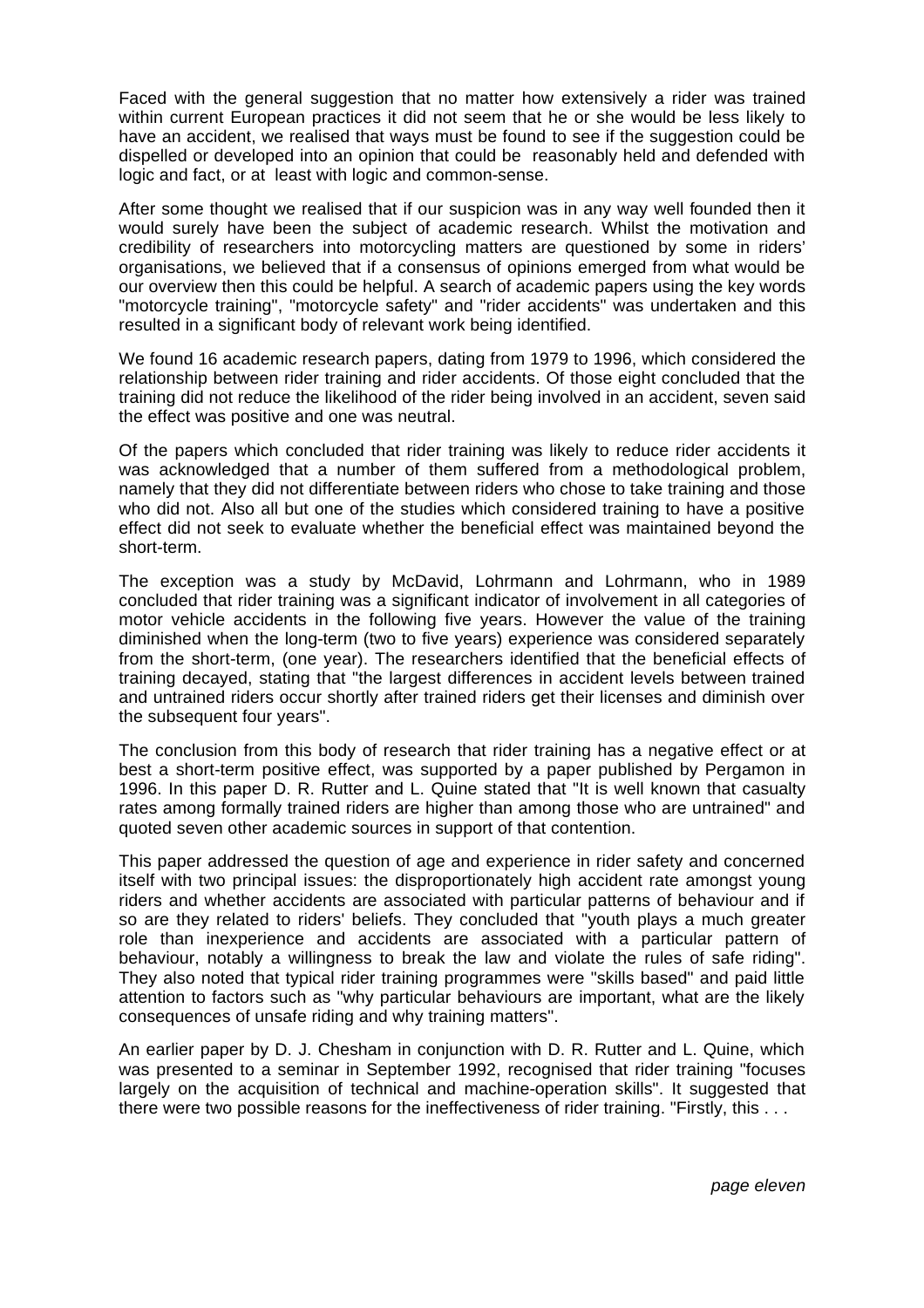could be due to the fact that conventional training has no impact at all on the attitudes of riders; or, secondly, that it provides only peripheral changes in the attitudes of riders which are more likely to decay over time and are less likely to influence subsequent behaviour." They advanced the hypothesis that "the effectiveness of an argument to change a person's behaviour relies on the impact that message has on the person's thoughts". This is described as "central route persuasion" as distinct from "peripheral route" where attitudes have been changed without impinging on a person's thinking, are unlikely to influence subsequent behaviour and are subject to short-term decay.

Another paper which seen as being particularly relevant to the consideration of this question was the research by P. Bellaby and D. Lawrenson, which when published in 1993 considered the question of the whether or not motorcyclists, and in particular young motorcyclists, were by definition higher risk takers than their car driving counterparts. In viewing the issue from both Realist and Humanist perspectives they concluded that "The major motivations for taking up motorcycling are that it provides cheap and effective transport for work and leisure" and that "The serious accidents that occur to motorcyclists are in the main to do with collisions involving non-motorcyclists". They stated in summarising the Humanist perspective that "Motorcyclists are not attracted to risk. They are attracted to freedom and are adverse to those who would constrain their freedom."

Our consideration of the academic research into rider training and rider safety resulted in three main conclusions being reached. Firstly, we are of the general opinion that many of the current training arrangements within the European Union do not result in safer riders. Secondly, we believe that this is due to a large extent to the emphasis given to machine operation skills. Thirdly we believe that the issues of rider attitudes and the need to bring about changes to rider behaviour are of major importance.

To ensure that our understanding of the work undertaken by the various researchers was correct and to discuss the conclusions that we had drawn, meetings were held with Dr. Rutter and Dr. Quine at the University of Kent in the United Kingdom and Dr. Rudolf G. Mortimer of the University of Illinios, who visited our office in Brussels. These contacts were very valuable inasmuch as they gave us a confidence in our thinking and a number of ideas for consideration as the Project progressed.

# *Seeking the riders' opinions*

When the FEM first contemplated this Project we did so in the belief that the view of the rider was rarely heard in any debate about rider training. All too often decisions on how riders should be trained were taken by politicians, who were influenced by road safety groups and training organisations. The objectivity of both of these lobbies we viewed with some suspicion, recognising that often the pronouncements of some leading road safety experts were ill-informed and that some training organisations were motivated by the desire to extend their influence and profits. In making the latter criticism we readily acknowledge that many training organisations and their instructors recognise that their responsibilities for, and their relationships with, the novice rider go far beyond a commercial contract aimed at passing a competency test. Also excluded from the criticism are riders' organisations who had taken on the responsibility for training riders.

We ensured that the riders' views were central to the work of the Project by undertaking a survey of riders in five countries. Belgium, Finland, Great Britain, Greece and Holland were chosen on the grounds that they were representative of the distinct approaches to rider training identified in the initial report and offered a reasonable geographical spread.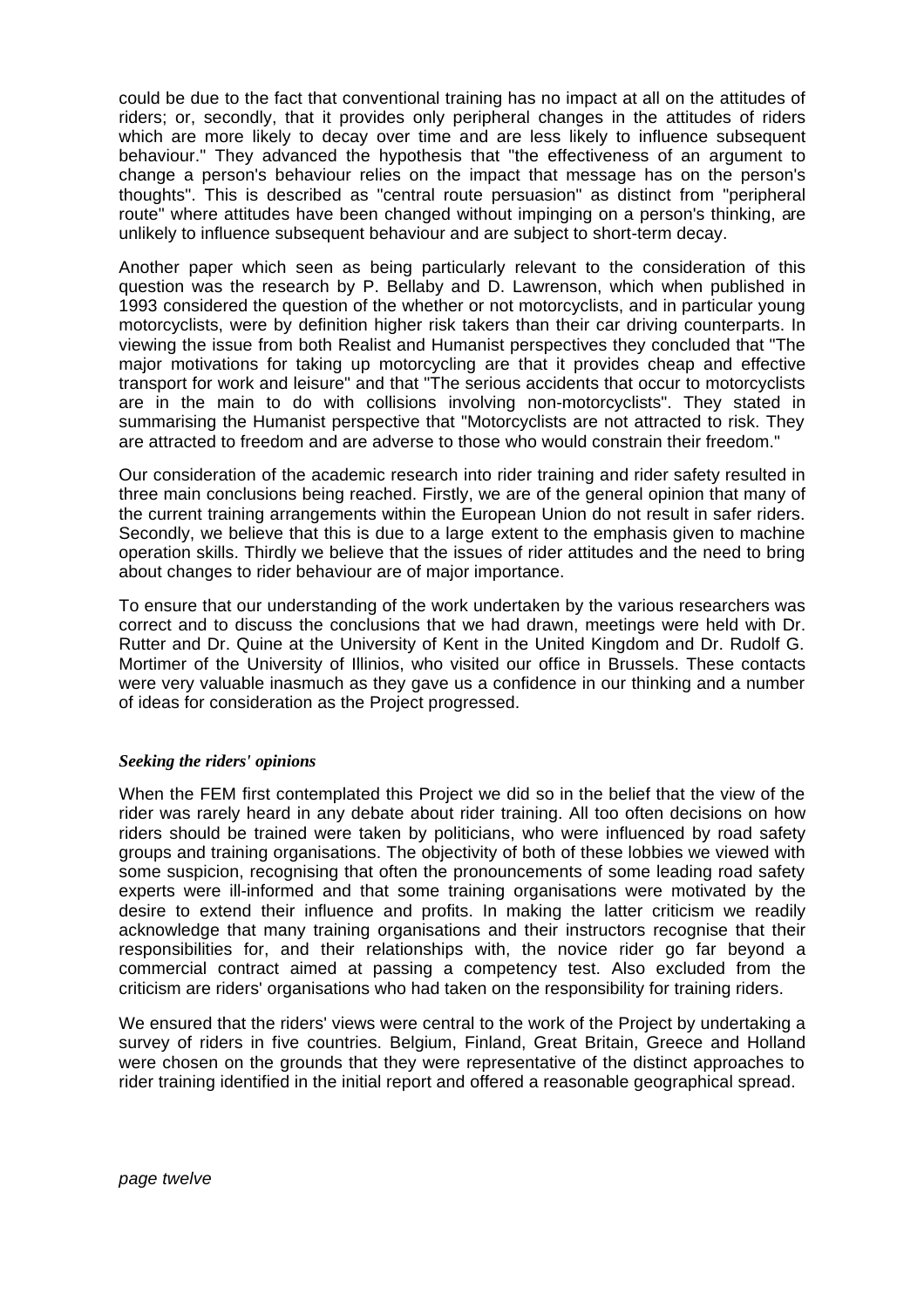The survey itself sought to elicit a range of responses which would enable us to evaluate their judgements on the training that they received and incorporate them into the conclusions of the Project and accommodate them in the recommendations that we would be making.

The first section established the interviewees' sex, age and nationality, if they had taken any training, passed any tests or gained any certificate. The age when they started riding, if it was on public roads and when they commenced riding on public roads. Whether or not there had been a significant break in their riding experience, the distance ridden each year and the purpose and frequency of use. Finally it addressed the size, make and model, power and age of the machine ridden.

The second section sought the reasons for learning to ride, how they had learned, their feelings and what they considered to be the most useful thing learned. The most common hazards faced and whether they had fallen off, their experience of riding off-road and the perceived value of so doing and the reasons for taking training and the accessibility of training were questioned.

Their attitudes towards the training were then addressed with questions on the most and least enjoyable aspects of their training and the most and least useful things they were asked to learn. The extent to which the training equipped them to cope with hazards on the road and whether or not they considered the time and money well spent were questioned.

The respondents were then asked if there was anything that had been omitted from their training and what it was that they considered to be the most useful thing learnt since they had started commenced riding. Whether or not they believed that they rode faster, took more risks or were more likely to have an accident since their training were then addressed. The interview then concluded with questions on whether or not rider training should be compulsory and the comparative importance of rider and driver training.

# *The riders' judgement*

In total the European Rider Training Survey resulted in 247 riders being interviewed: 67 in Belgium, 54 in Finland, 53 in Great Britain, 50 in Greece and 23 in the Netherlands. In each country the surveys were under the control of a national coordinator who selected and instructed a small number of interviewers, each of whom was an active motorcyclist. Consistency was achieved through all the national coordinators participating together in a seminar at which the objectives of the Project and the details of the rider survey were presented and discussed at length.

The ages of those interviewed ranged from 17 to 58, with two main concentrations. The first being from 20 to 32 years of age and the second and smaller group, being from 36 to 45 years of age. Of the riders who were interviewed 24% were female.

The overall findings from the combined survey results are summarised below. The complete report of the European Rider training Survey is available on request from the Federation of European Motorcyclists.

The mixture of responses to the questions which sought to ascertain the reasons for learning to ride a motorcycle and the reasons for taking rider training, reflected the dual function of training in most of the countries. Undertaking rider training not being only a means of acquiring skills and knowledge to safely ride a motorcycle, but also a legal or practical requirement to gain a licence or access to the use of a motorcycle.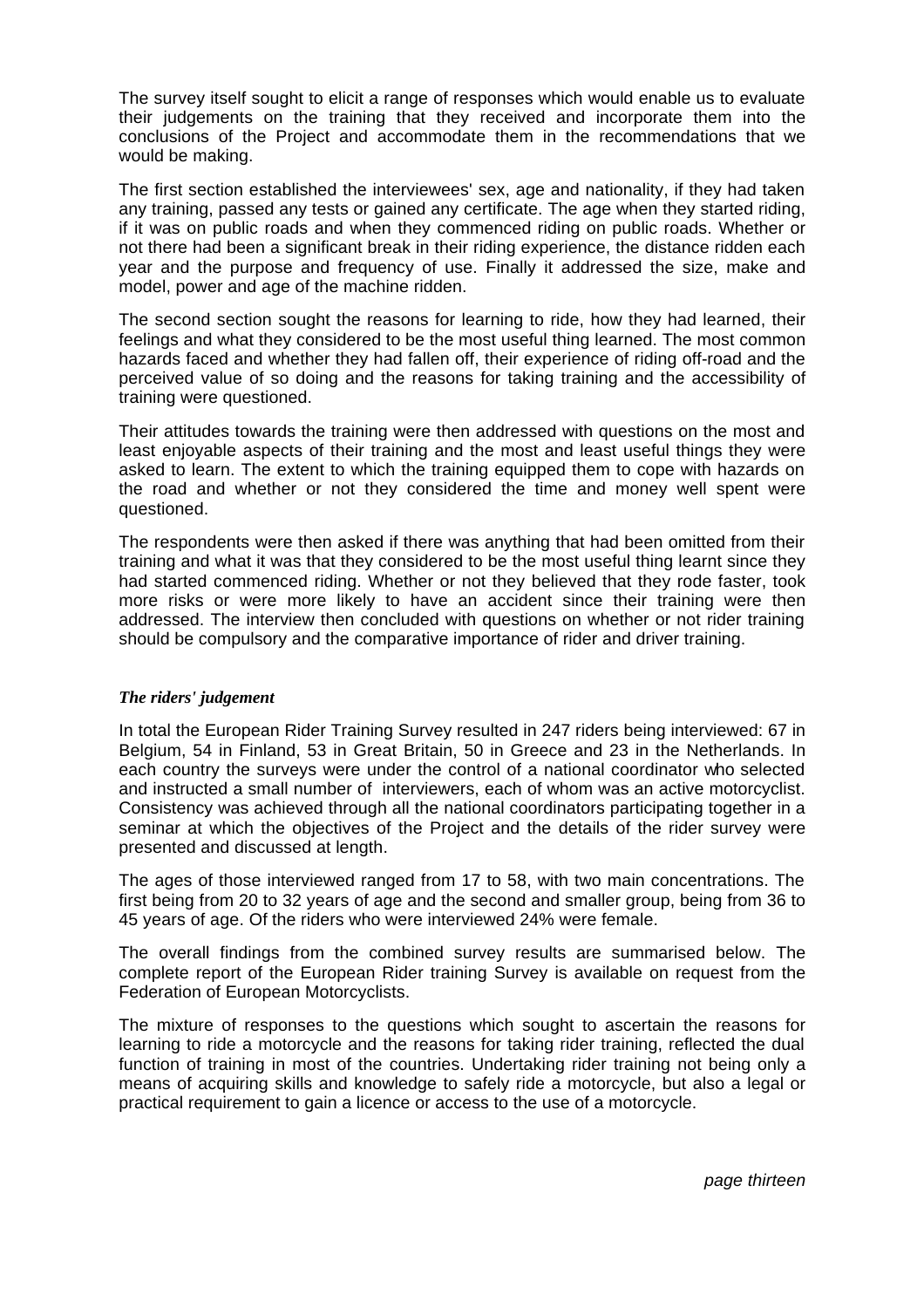#### *Reasons for learning to ride and reasons for taking training*



*percentages of responses*

Over one-fifth of those interviewed (21.2%) responded to the question by giving their reasons for wanting to ride a motorcycle, with just under 10% stating that "they always wanted to". When the answers of those who responded to the questions in terms of the reasons for taking training almost one-third of the total of those interviewed cited a desire to improve their own safety, which, when coupled to the reason being to improve their own confidence, gave no less than 44.2% who understood rider safety as being a matter of personal responsibility.

Amongst those who had taken training, the main reason given for so doing was that it was a legal requirement (43,2%). However 38.8% said that they wanted to do it and 18% said that they were influenced by friends and family.

Overall the reasons given showed that learning to ride and undertaking rider training were influenced by a variety of very positive reasons. The fact that so many riders embrace the need to learn safety skills as an integral part of their riding technique suggests a broadly rational and responsible attitude to motorcycle use from an early stage.



*page fourteen*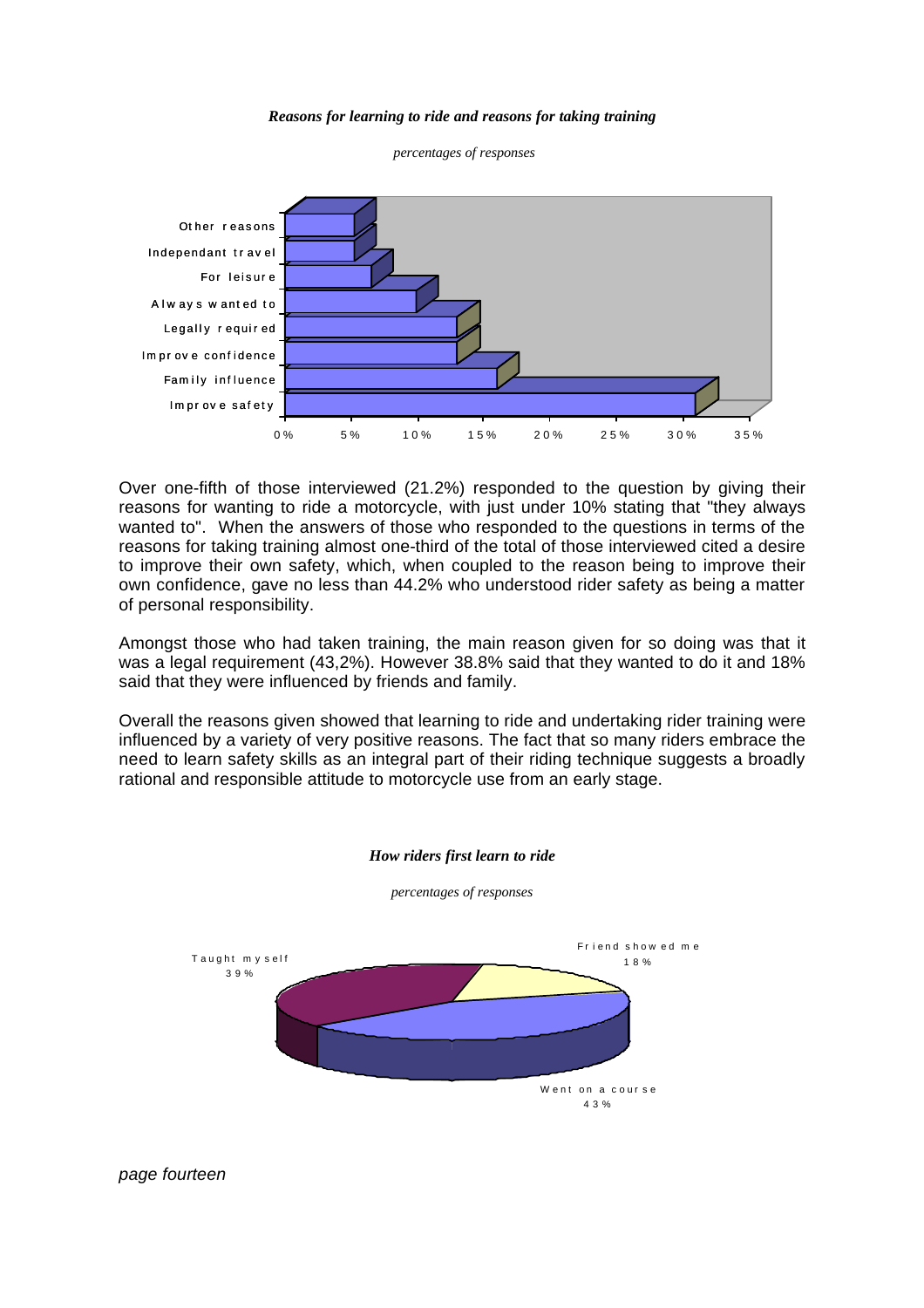When considering the sources from which knowledge was obtained by novice riders, 18% of the respondents said that they had relied on informal tuition from family or friends and 38.8% considered themselves to be self-taught. This is a surprisingly high figure given that Greece was the only country of the five surveyed without some level of formal rider training being obligatory. It is explained, however, when it is realised that compulsory rider training is a recent development in most countries. For example Compulsory Basic Training was only introduced in the United Kingdom in 1990 and the practice of giving a full motorcycle licence to anyone who passed a car test only ceased in Belgium in 1988.

This consideration is also relevant when the responses of the 43.2% of those interviewed who said that they had been on a course are examined. Over one half of them had done so without being required to so do by the law, indeed 40% of all of the respondents who had taken training did so because they wished to do so for themselves, regardless of either legal or familial pressures

When considering the responses to the questions designed to ascertain the riders' opinions as to the usefulness of the training that they had received, it is clear that most of the courses concentrated on the basic functions of machine control and, to lesser and varying degrees, to road sense and traffic regulations.



.

*Key skills learned at an early stage of learning to ride*

Obviously by far the most useful skills when first learning to ride, whether through formal training or not, are those associated with machine control and given that the control systems of a motorcycle have few corollaries in everyday experience, it is not surprising that learning how to operate them was considered as being the most important by 38.2% of the respondents who had not taken any formal training. However, other basic aspects of motorcycle riding which feature heavily in most training courses, such as balance, braking, cornering and traffic regulations, were not rated as highly useful by this group compared to, for example, correct positioning on the road. They stated that observation skills and the ability to identify and avoid potential hazards were particularly important, with 26.6% saying that they considered them to be the most useful thing learned.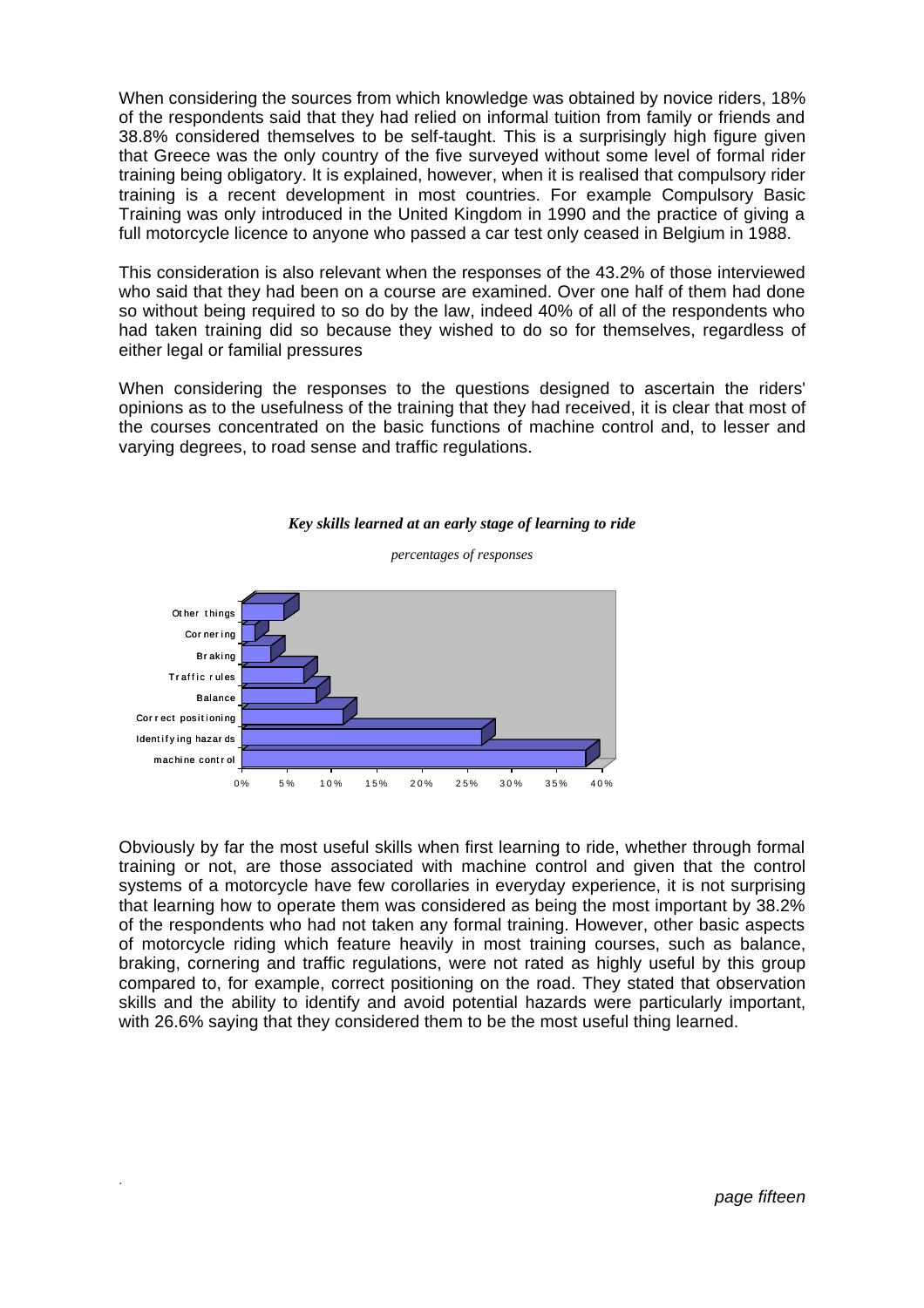The riders' view of the importance of hazard awareness and avoidance was reinforced when the views of those respondents who had taken formal training are considered. Among them observation and defensive riding skills were rated as being even more important than machine control skills.



When the differences in the national responses to these questions are considered however, it is apparent that the emphasis given to hazard awareness and avoidance in rider training programmes varies considerably. In Holland for example, only 30% of respondents stated that identifying hazards was the most useful thing learned when taking training, compared to 43.6% in Belgium and 70% in Finland.

The lack of importance attached to traffic rules within the learning process is particularly noteworthy. Just 6.8% of the riders interviewed who had not taken formal training said that traffic rules were the most useful thing that they had learned. When those who had taken formal training were questioned only 2.3% considered it to be so! When the least useful things learned in training are considered, road traffic rules do not even warrant a specific heading and are lost within the multiplicity of other aspects.

Under the heading of least useful things learned, almost two-thirds (61%) of the riders who had taken training said that basic machine control exercises such as riding around cones, executing U-turns and some controlled braking exercises, were the least useful part of their formal training experience. This apparent contradiction with the importance placed on machine control by the respondents to the two previous questions can only be explained in terms of the perceived or the actual relevance of the exercises. It is either a question of overkill, or the exercises not helping in the development of machine control skills, or the trainee rider not understanding their importance. The fact that riding obstacles is the major element, indeed in some cases the only element, in certain rider training courses, can further explain this anomaly.

*page sixteen*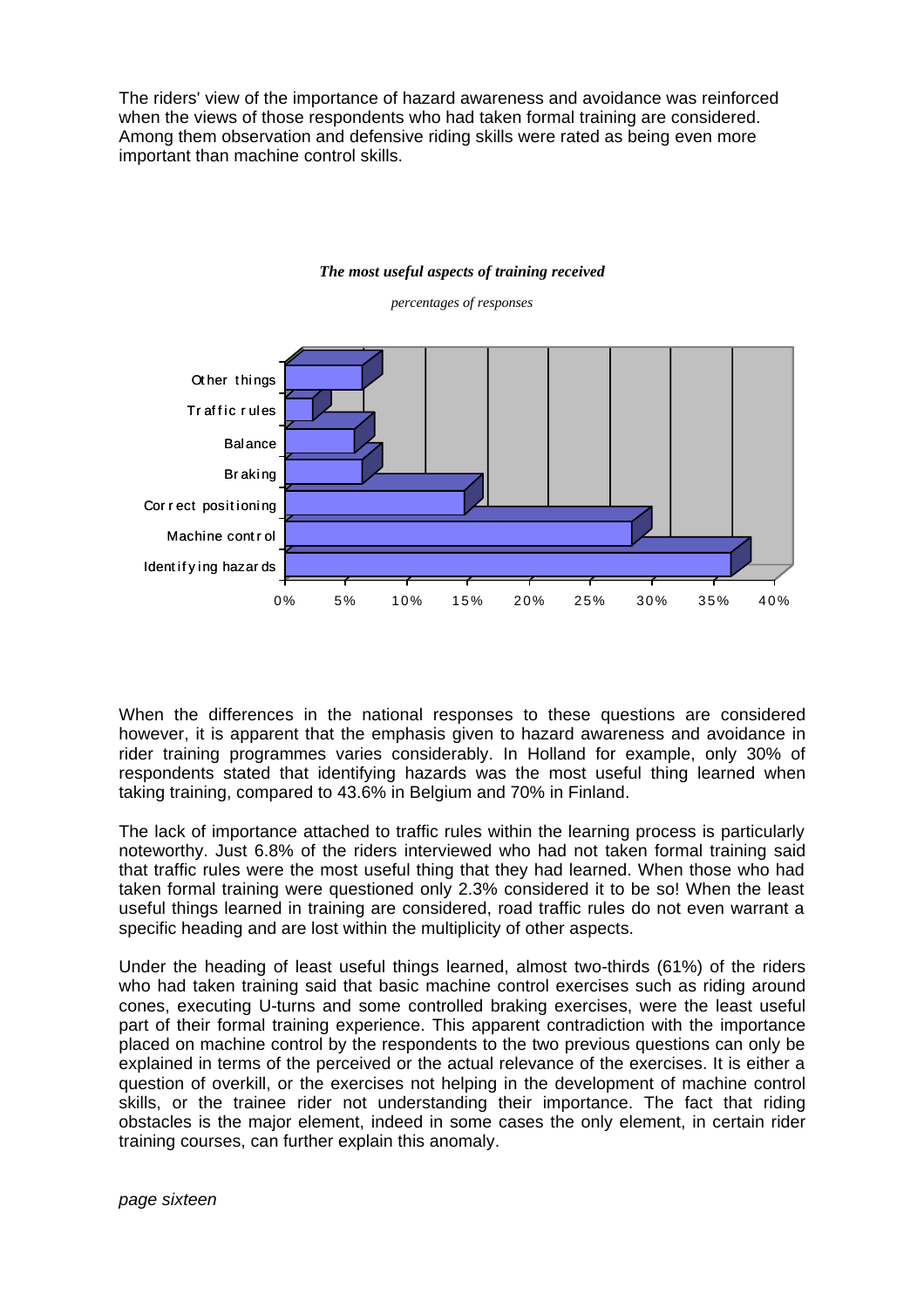#### *The least useful aspects of training*



Whilst learning to ride is a serious business, especially when viewed from a personal safety stand-point, most respondents began riding for a range of highly positive reasons, mostly concerning independence and enjoyment. It is generally accepted that the most effective and efficient learning situations are those where the students are well-motivated and find the experience enjoyable. The questionnaire sought, therefore, to ascertain what were the most and the least enjoyable aspects of the training that was received.

The aspect of training that most respondents found enjoyable was machine control (28.5%). Other respondents cited camaraderie and the experience of riding on the road, suggesting that what they really enjoyed the most was the riding itself. Feelings of confidence and achievement through passing a test and gaining a licence (21.8%) also featured significantly. Conversely, for those trainee riders who were less successful, either through a lack of their ability or deficiencies in the training that they received, a sense of failure and feeling less-than-confident comprised almost half (45.6%) of the negative responses.

Poor training systems and poor instructors accounted for 19.2% of all the negative responses. The competence of instructors, who did not have a motorcycle licence themselves and who instructed from cars, or had no qualifications and were poor communicators, were particularly commented on in Greece and Belgium.



#### *The most common hazards when riding*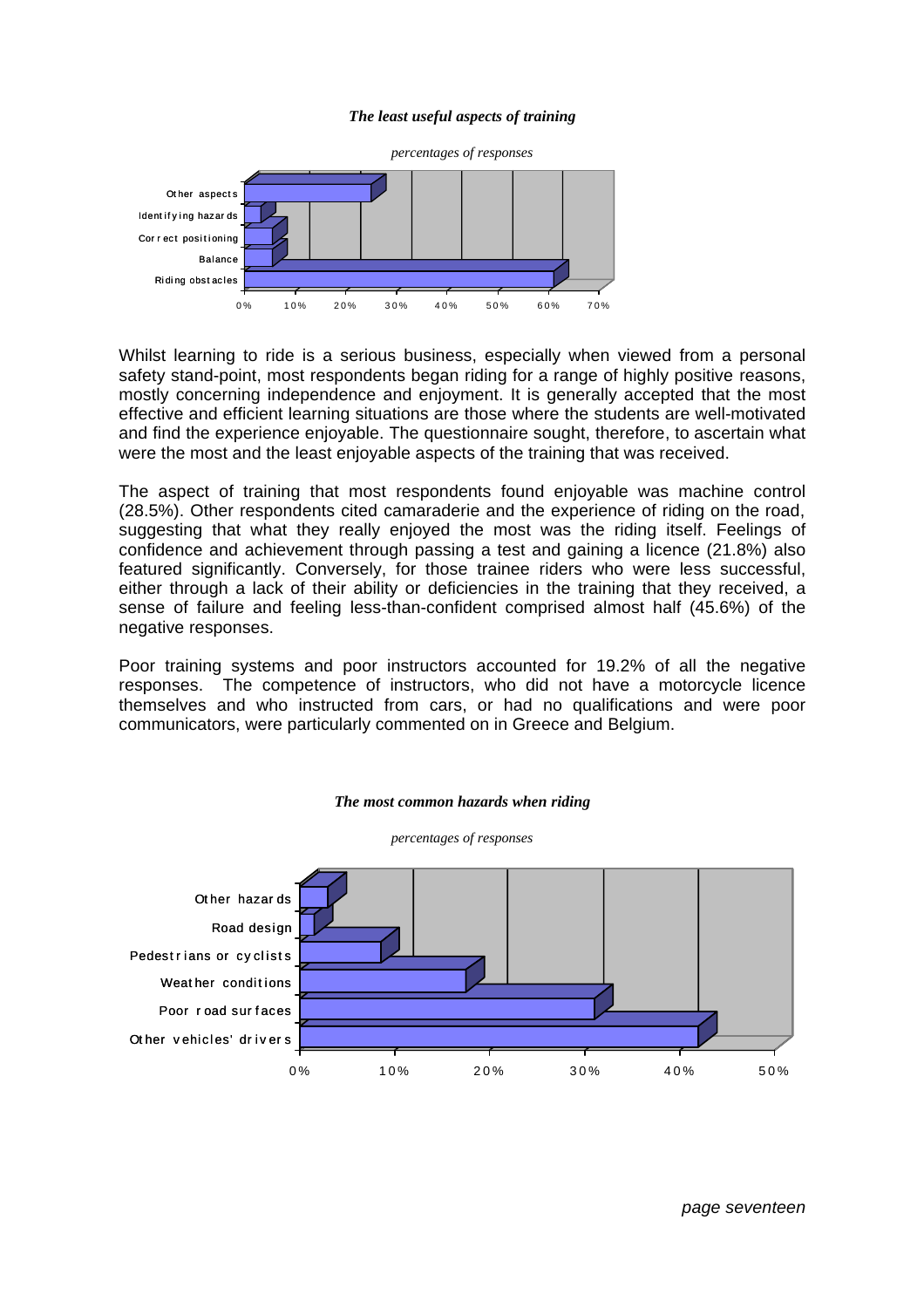As an indication of the relevance of the training that they received, the interviewees were asked about rheir subsequent riding experience and asked to identify the types of hazards that they most commonly encountered on the road. Overwhelmingly the drivers of other vehicles, particularly car drivers, were cited with 42% stating that they were the most common hazard faced. Other road users in the form of pedestrians and cyclists were seen as a comparatively minor hazard, being identified by only 8.4% of the respondents. The was surprising when the statistics show that generally motorcyclists injure more pedestrians than car drivers do. (Over twice as many in the United Kingdom). The poor condition of the road surface and to a lesser extent poor road design and spilt diesel from heavy-goods vehicles, featured in 31.2% of the responses and adverse weather conditions in 17.2%.

In relation to this area of consideration the survey sought to ascertain the riders' views in how well the training that they received had equipped them do cope with the hazards they faced on the road. Whilst 63.7% said fairly well, only 14.3% said very well and 21.9%, said that their training had not equipped them very well or badly.

The response to the question what was missing from the training that they had received elicited the greatest number of identifiable groups of subjects or aspects. No fewer than ten distinct categories of answers were received. Whilst we had recognised the question as a key one when designing the survey we were nonetheless surprised by both the breadth and importance of the perceived omissions.

Virtually all the riders interviewed said that based on their subsequent experience of riding on public roads, there were some aspects that should have been covered by the training that they had received. The four categories of omissions which received the greatest number of responses, riding on poor surfaces (25.4%), braking techniques (18.8%), riding in poor weather conditions (18.3%) and correct road positioning (9.9%), are all crucial skills. These responses, representing in total very nearly three-quarters of the riders' interviewed, are in themselves a damming inditement of the inadequacies of many rider training programmes, as each of the four areas of knowledge and skills are essential requirements for a rider on today's roads.

#### *Missing from the training*

*percentages of responses*



*page eighteen*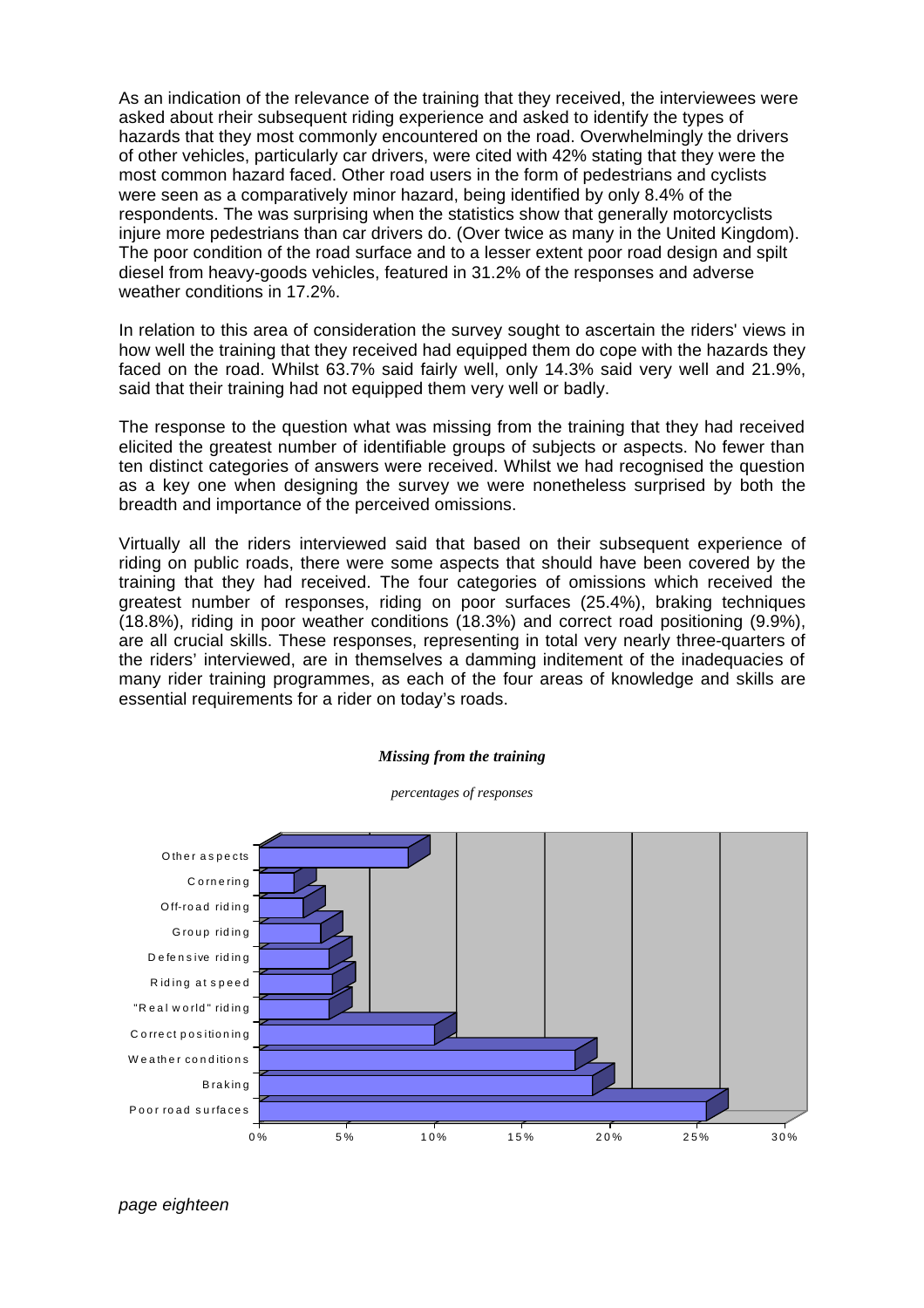The identification of the importance of poor road surfaces, as shown in the responses to both the hazards faced when riding and what was missing from the training questions, is particularly noteworthy. This was not just a problem in a country such as Greece, where riders would be expected to cope with unmetalled roads in rural areas, but also in countries such as Belgium and the United Kingdom, where cut-backs in public spending programmes have affected road repairs with particular problems for motorcyclists.

Some of the other responses to this question, such as defensive riding and riding at speed, are also indicative of the training not preparing the rider for life on the road as subsequently experienced When the riders being interviewed were asked if they thought that the training that they had received was time and money well spent over half, 50.6%, said that it was worthwhile. A further 39% said that it did some good, with 10.4% saying that it was a waste.



## *Was it time and money well spent?*

Asked to explain the reasons for their answers, 42% cited the gaining of confidence and road sense. 18.8% said they felt safer and 15% valued the fact that they had obtained a licence and could now ride a motorbike. On the negative side 13.8% considered that they had been taught what they already knew and a further 8.8% reported that they were disappointed because they had learned more after their training. Among the other negative responses 3.8% of riders said that they found the training that they had received to be too expensive and/or intensive.

All the riders interviewed irrespective of whether they had undergone formal training or not, were asked to identify what they had learned since their early riding or training experience. The greatest response was road positioning. 31% said that as novice riders they rode close to the nearside edge of the road because they felt intimidated or had been instructed to do so. They realised that this was unsafe and had learned the value of a less submissive position.

*page nineteen*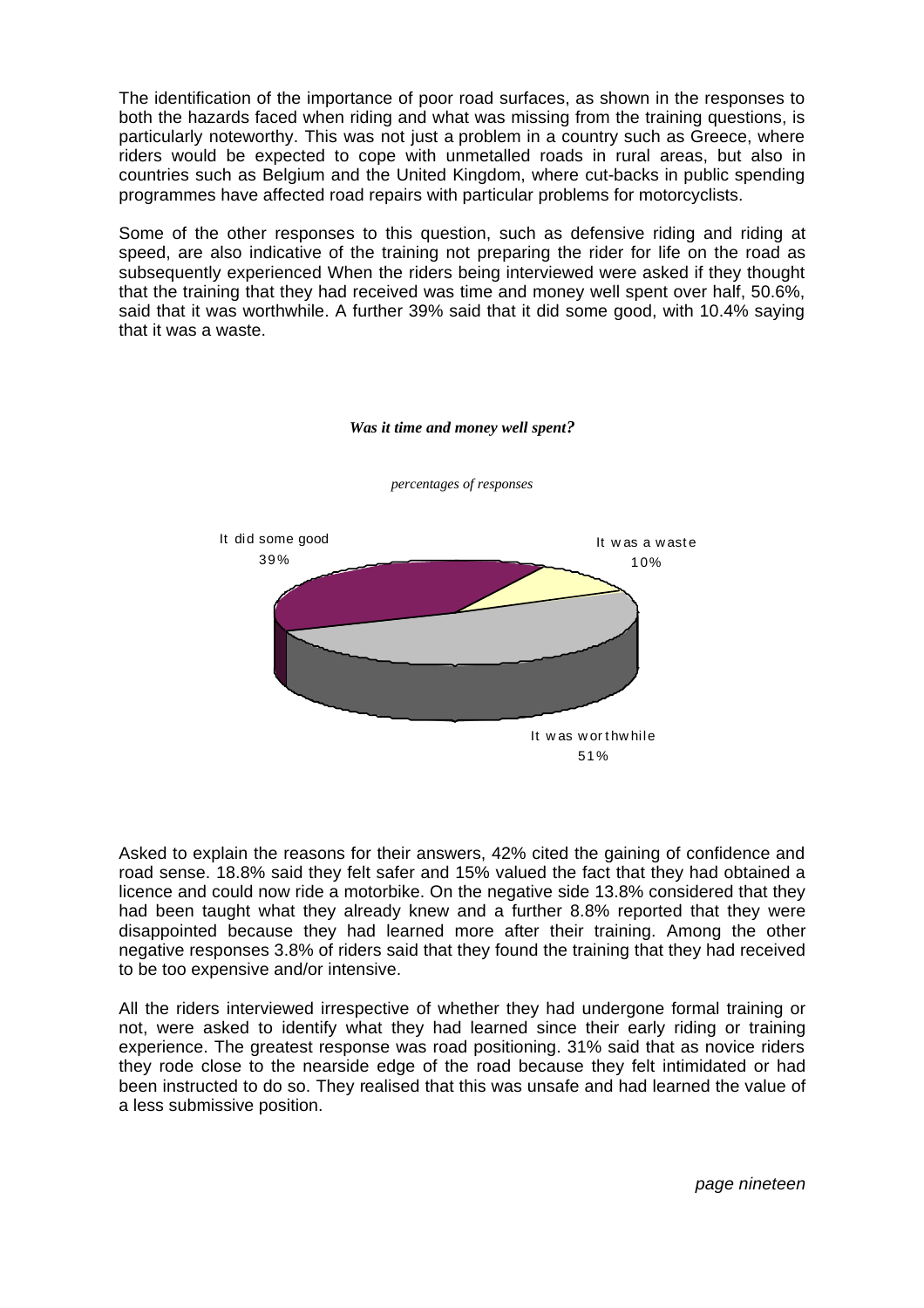#### *Why did they feel that way?*

*percentages of responses*



Braking techniques featured in 26.3% of the responses. This is particularly significant when it is remembered that only 3.2% said that braking technique was the most useful thing that they had learned when beginning to ride. Also amongst the 61% of respondents who said that machine control exercises were the least useful aspects of their training, a significant number included some of the controlled braking exercises.

One-third of the responses stated that the techniques for riding on poor road surfaces or riding in adverse weather conditions had been subsequently learned and 10% said that they had subsequently learned "defensive" riding techniques.



#### *What is learned with experience*

*percentages of responses*

*page twenty*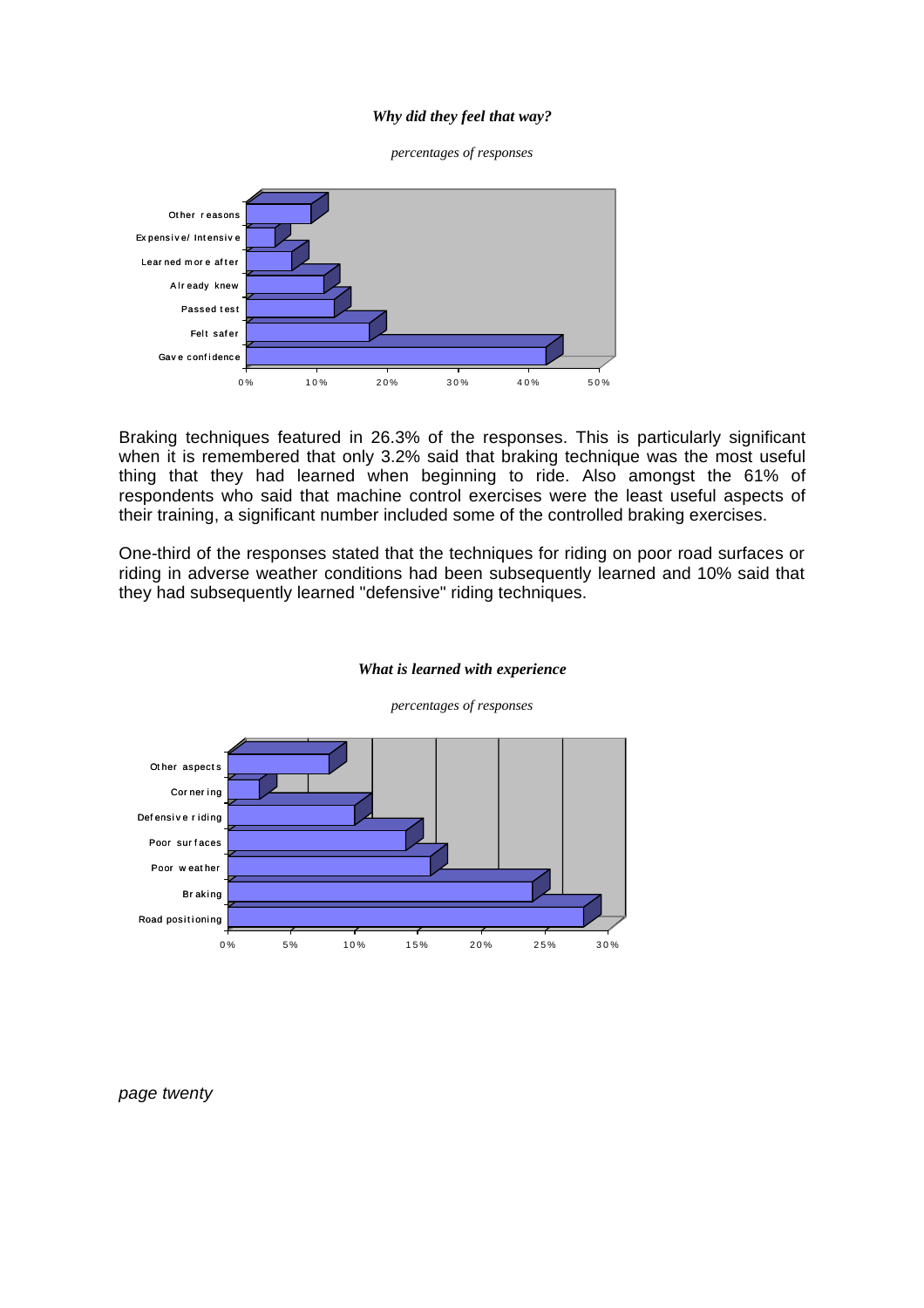#### *Should rider training be compulsory?*

*percentages of responses*



It can be seen from the responses to the FEM European Rider Training Survey that learning to ride is in itself a generally positive choice on the part of the rider, based on the desire for an independent travel capability, a sense of freedom or as a leisure or sporting activity. The attitude is similar towards formal rider training with many novice riders considering high quality training that is relevant to their subsequent riding experiences in an equally positive light.

In countries where training is now compulsory to a greater or lesser degree there is evidence that riders would seek training if not compelled and that in countries where training is not available riders would like to have the opportunity.

Overall respondents to the survey were not in favour of compulsion with 53% against and 47% in favour. When asked to what extent compulsory training might be acceptable the greatest support was for basic competence training prior to riding on the road with 34.8% of the respondents favouring such an arrangement. 26.3% favoured training to a level of basic competence after a period of riding on public roads with 21.5% supported training to licence standard. Indeed 17.6% of the respondents stated that if there were to be compulsory training then they would support it even beyond the standard necessary to pass a test of competency and gain a licence.



*page twenty-one*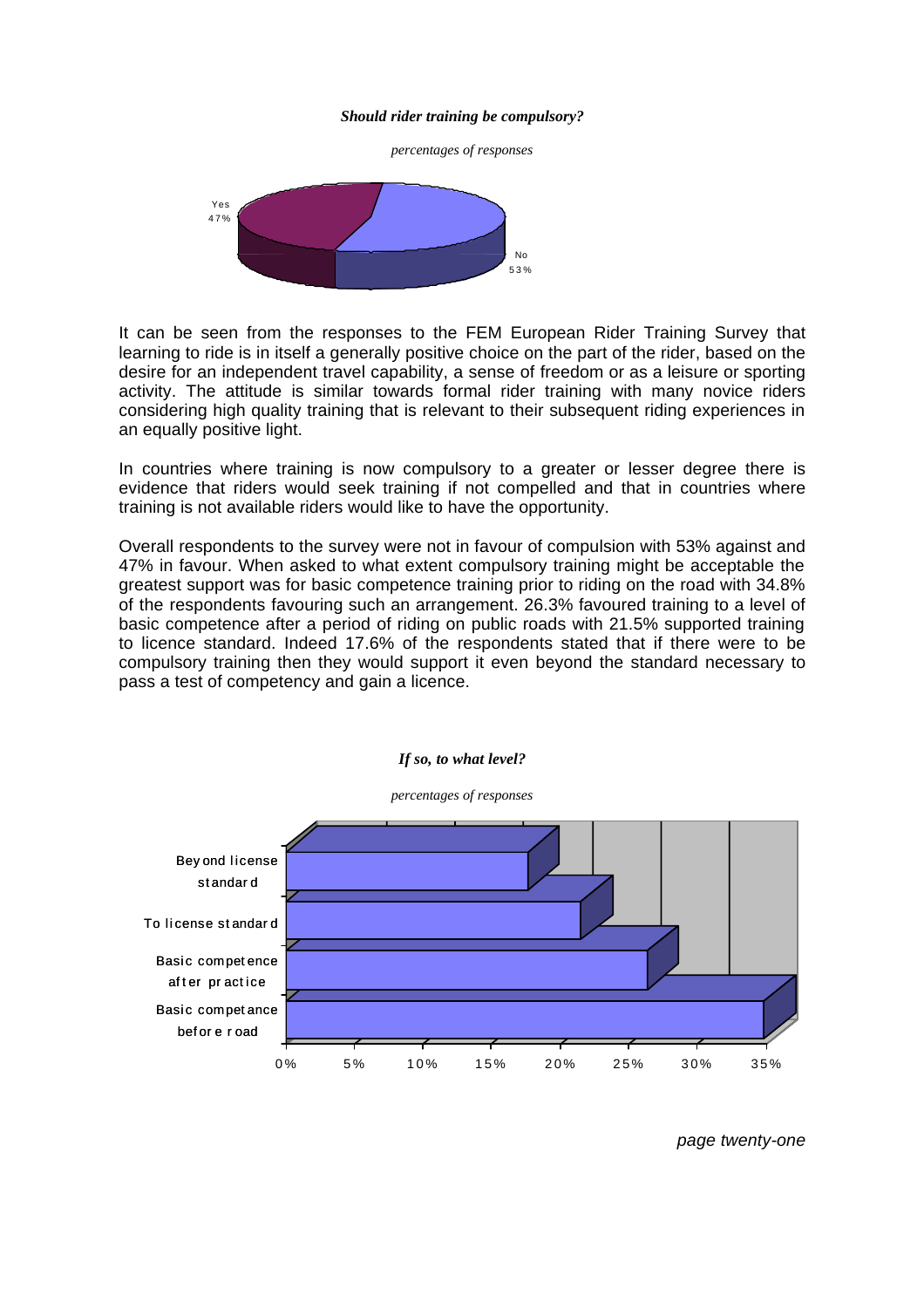#### *Which is most important for rider safety*



The final question asked of the riders who were interviewed sought to ascertain their views on the extent to which they or other road users were responsible for the safety of motorcyclists. The overwhelming point of view, 78%, was that the training of both drivers and riders was equally important to riders' safety. 13% thought rider training was more important and 9% considered driver training to be even more important than rider training in ensuring rider safety.

The significance and the implications of the interviewees' responses to this question are important. It shows that a significant proportion of riders have a positive attitude towards training regardless of legal compulsion. It also shows that most riders do not see their safety on the road as something that can only be addressed within a rider training programme This is clear evidence of riders recognising that they and indeed, all other road users, should be aware and should act to ensure that their behaviour does not endanger others. It should not be interpreted as a case of riders seeking to shift the responsibility for their safety on to others.

From it can be drawn the conclusion that all driver and rider training programmes should address the particular needs and characteristics of other road users and their vehicles. A rider should understand that an articulated heavy goods vehicle cannot keep within the defined traffic lanes when negotiating many roundabouts and bends and that when travelling at speed the turbulence that a lorry creates can cause problems for an overtaking motorcyclist. Similarly a car driver should understand that the cornering and braking needs of a motorcycle are different from those of a car and are particularly affected by factors such as the condition of the road surface.

# *Conclusions from the Rider Survey*

As was expected the attitudes of the riders participating in the survey were supportive and responsible and their responses to the questions asked were considered and coherent. From the responses it has been possible to draw a number of conclusions and make associated recommendations.

It is clear that a significant proportion of motorcyclists have a positive attitude toward rider training, irrespective of there being any legal requirement. The main motivation being a belief that training will improve their own safety, a perspective that is often reinforced by friends and family. Related to this belief is that training helps to gain confidence. This is a particularly important when the question of the need for rider attitudes and behaviour to be addressed within a training programme is considered.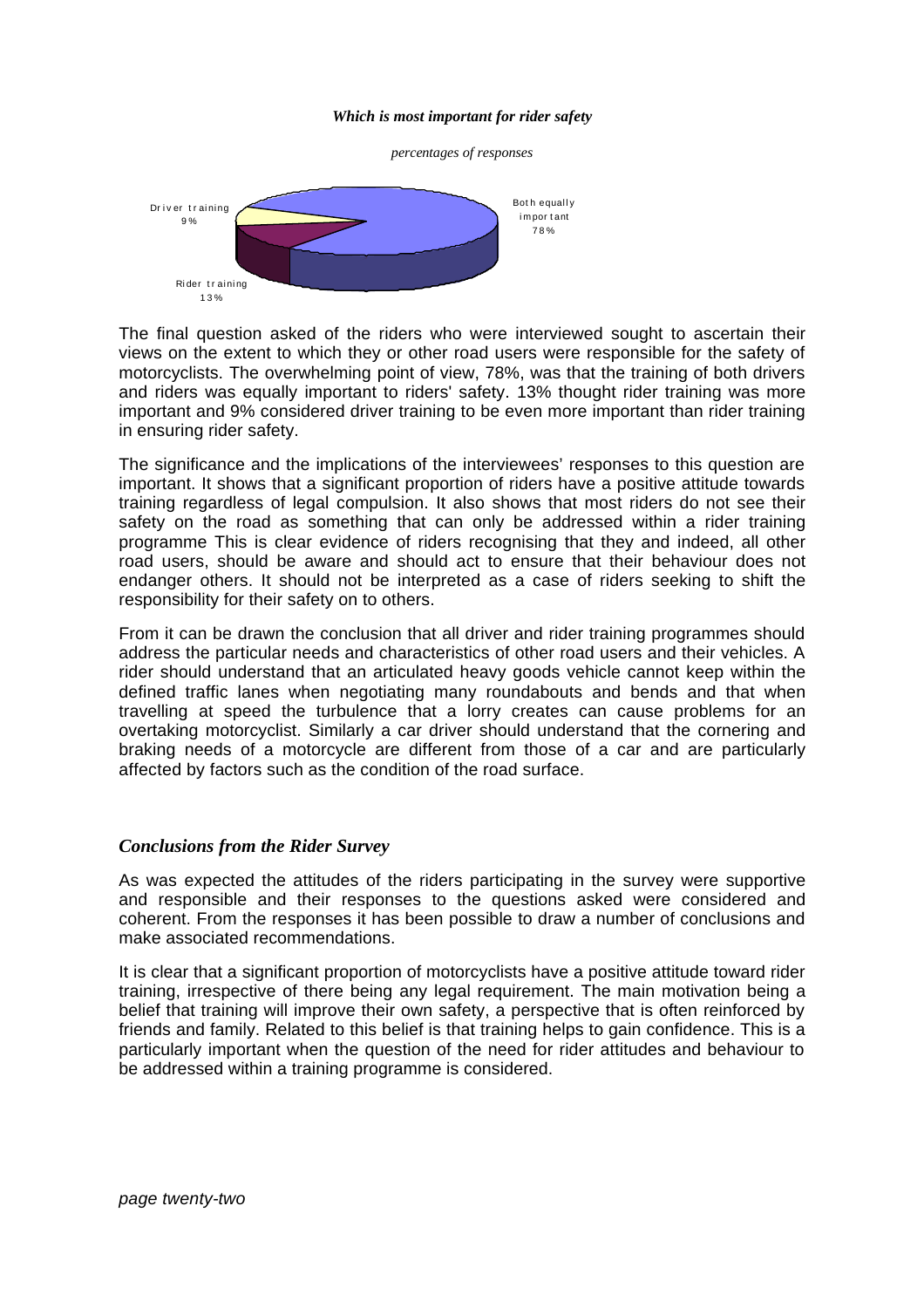Whilst in most of the countries where riders were surveyed it was clear that both machine control skills and hazard awareness/observation/defensive riding skills were being addressed within a rider training programme, it was apparent that machine control skills were being given the most emphasis.

Whilst this is understandable in terms of the immediate needs of the novice rider, the responses to the questions that sought the judgement of the riders based on their subsequent experience on the road, justify the contention *that hazard awareness/observation, defensive riding skills should be given at least equal emphasis as the teaching of machine control skills within any rider training programme*.

The often used methods for teaching and assessing machine control skills, such as riding around cones and completing figures of eight, clearly need reviewing in the light of the opinions expressed in the survey where nearly two-thirds of those who had taken training saying that they were the least useful aspect learned. Where riders reported positive aspects of machine control training it was generally in the context of them having gained experience of riding. It follows, therefore, *that the teaching and assessing of machine control skills must be taught in ways that clearly relate to road riding conditions and experience*.

The survey indicated that a rider's sense of achievement or failure and the enjoyment or otherwise of the training experience, are good overall indicators of a training programme. Where dissatisfaction was expressed it was often coupled with responses that questioned the relevance and scope of the training received and the structure of the programme. This underlines t*he importance of the need for good training practices that ensure that basic skills are taught in a progressive and meaningful manner, enabling riders to adopt and retain them as good riding practices*.

Whilst the relevance of the training received to the riders' subsequent road experience was characterised as being adequate by a majority of riders, one quarter of those who undertook a training course reported a lack of instruction in riding on poor road surfaces. Almost one in five reported that tuition on braking techniques was lacking and a similar proportion said that riding in poor weather conditions was inadequately covered. Given the importance of maintaining machine stability, in relation to the high proportion of accidents arising from other vehicles crossing a riders' path and in single vehicle accidents, where road and weather conditions may be a decisive factor, these widely reported deficiencies in current training programmes give significant cause for concern. The conclusion can be drawn, therefore*, that all aspects of training should be relevant to the riders' subsequent road experience, with emphasis being placed on specific skills to minimise rider risk in common accident situations.*

Although half of trained riders felt that their training had been worthwhile and only one in ten damned their training as a waste of time and money, the remaining four in every ten riders clearly felt that the training that they had received could have been far better. The major benefits reported by riders who had taken training related to gaining confidence, feeling safer and passing a test of competency. These outwardly positive responses, however, do not guarantee that riders are being properly equipped for life on the road. When asked what skills they had developed since the early stages of learning to ride, the range of responses given broadly matched those aspects previously reported as missing from the training or requiring further emphasis. *Rider training programmes should ensure a high level of rider confidence, both during training and after, whilst ensuring relevance to subsequent road experience*.

Whilst a majority of riders were opposed to compulsory training, one-third indicated that that if there was to be a legal requirement it should be for training prior to riding on public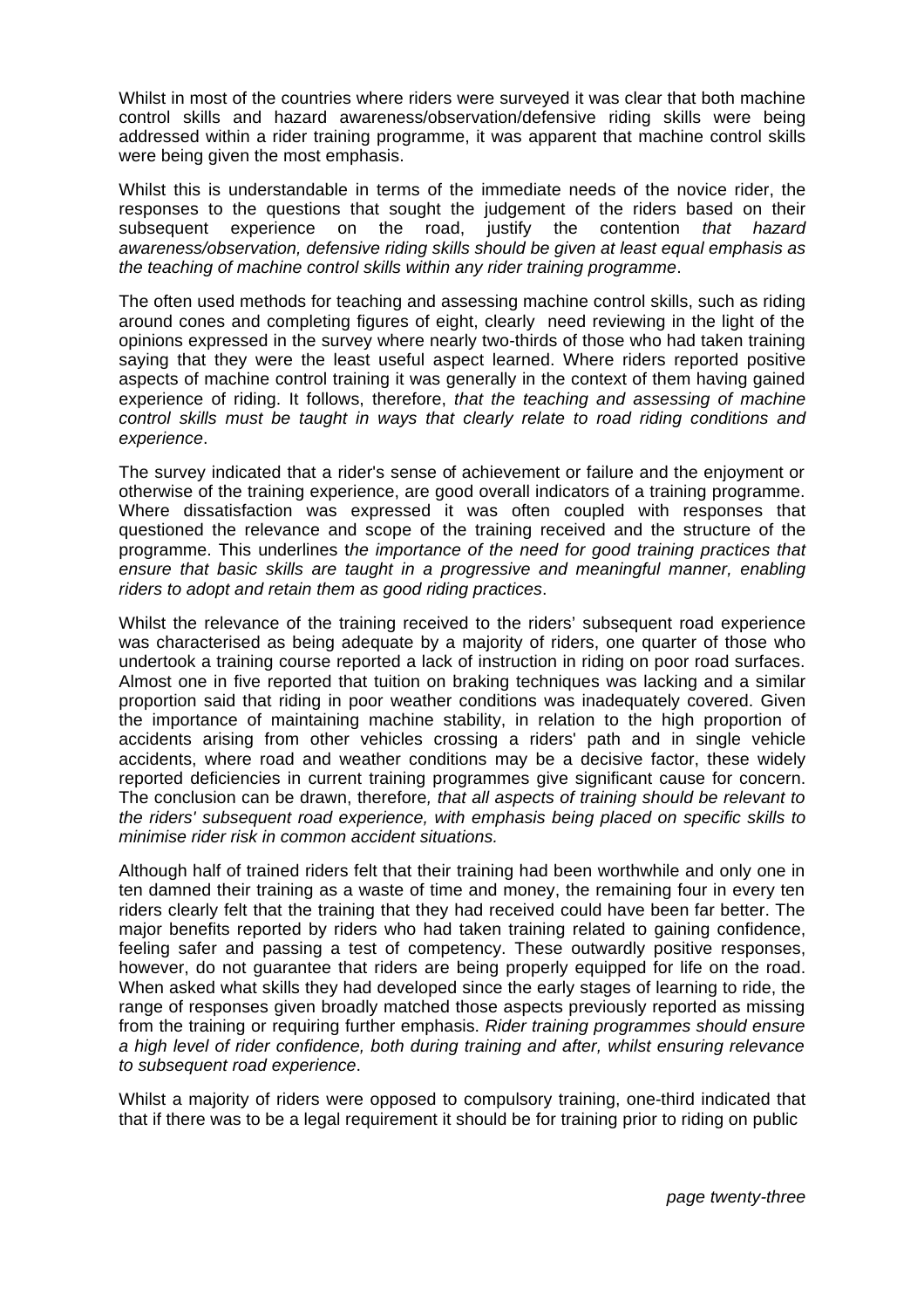roads, one-quarter said that basic training should be given after a period of road riding experience. Just over one in five supported training up to the standard required to pass a test of competency and almost one in six were of the view that if there was to be compulsory training it should even go beyond the test-pass standard. From this it can be seen *that a significant proportion of riders are receptive to the need for and are aware of the importance of training and that even without compulsion riders will elect to take training.*

Finally the responses to the survey demonstrated that motorcyclists are aware the training of other road users is as important in ensuring their safety as is their own training. Over three-quarters of those interviewed said that the training of car drivers was of equal importance and only one rider in ten saw rider training as more important. From this it can be concluded *that improvements in the skills and awareness of other road users, particularly car drivers, will result in significant improvements to the safety of motorcyclists.*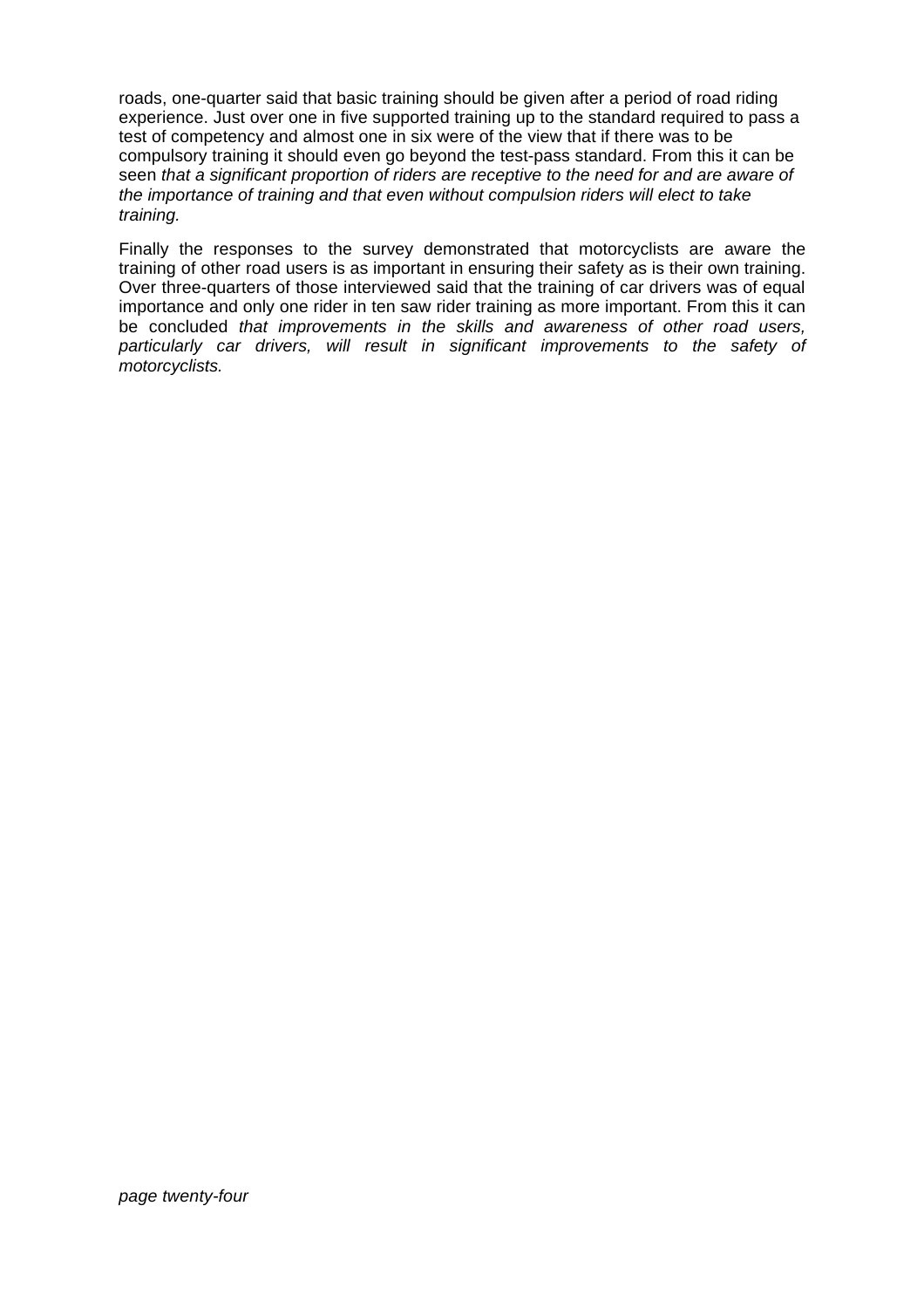# *Summarising the weaknesses*

Following the completion of the FEM European Rider Training Survey we were faced with a mass of information, from the initial report, from the academic research, from our own investigations, from the deliberations of the Working Group and from the rider survey itself.

To enable this information to be evaluated and prioritised a consultative seminar was arranged. Participating in it were the members of the Rider Training Project Working Group, the national coordinators of the FEM European Rider Training Survey and selected invitees from national riders' organisations who had a particular responsibility for or interest in rider training.

The approach adopted by that seminar was to first identify what were believed to be the significant weakness in existing European Union rider training arrangements. In so doing, it must be stressed, it was recognised that whilst all national training arrangements suffered from some of the identified weaknesses, not all of them suffered from all of the weaknesses.

In the order that they were identified or considered by the work of the project and not in any descending order of importance, they are:

Sometimes inaccessible; expensive, sometimes prohibitively so; not producing safer riders; machine operation skills oriented; ignoring the attitude of riders and the need to change behaviour; often using instructors who are unqualified, non-motorcyclists or poor communicators; rarely explaining traffic laws and regulations in the context of the reason for them; sometimes using inappropriate, even intimidating practical exercises; and often giving little or no attention to the rider's awareness of hazards.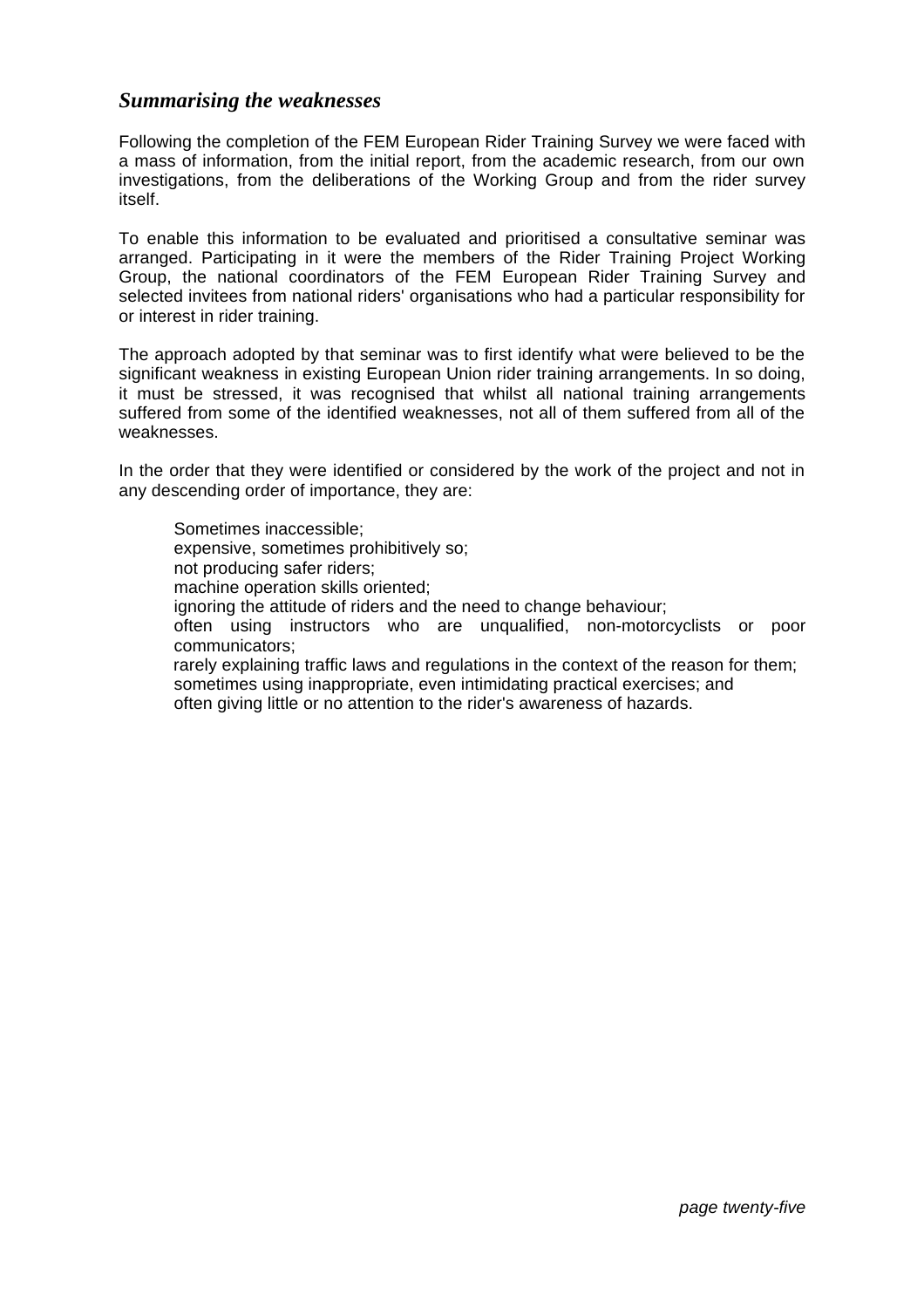# *Guiding principles for rider training*

Having investigated, surveyed, examined, consulted and reached conclusions on what we believed were the strengths and weaknesses of rider training arrangements within the European Union, considered the position in Australasia and looked at recent developments in North America, it was a comparatively easy task to reach conclusions and to make recommendations on what should be covered within an initial rider training programme.

In looking at how those conclusions and recommendations could be presented we identified a number of options. An academic report, a manual of best training practice, a booklet for novice riders, were all considered. We finally decided that the best form would be a report which presented the work that we had done, the conclusions that we had reached and which contained recommended guiding principles for rider training up to the standard necessary to pass an official test of competancy.

This we believe is the best approach because despite the requiremets set out in Annexe II of the Second European Driving Licence Directve, we cannot visualise a meaningful harmonisation of the national tests of rider competency in the foreseeable future. Indeed a uniform approach would be a prerequisite for our conclusions and recommendations to be presented in the form of either a manual of best training practice or a novice rider's handbook.

# *The Eight Principles*

The FEM's eight guiding principles for rider training programmes up to the standard required to pass a national test of competancy to obtain a motorcycle licence are:

# *Affordable*

All rider training programmes, be they required by national law or left to the individual rider to chose to undertake, should be affordable. A small motorcycle or moped is often the first form of personal motorised transport for many young people and its acquisition has often stretched their financial resources to the limit. Similarly for many citizens of Europe a motorcycle is often the only affordable form of personal transport, or in a family it is the only affordable alternative to a second car. The cost of training should not be at a level where the novice rider either decides not to take training, or not to purchase a motorbike, or to ride illegally.

Training for a whole range of activities is subsidised in many European Union Member States. Recognising the high social and personal costs of rider accidents it could be argued that the government subsidies for effective rider training programmes would be cost-effective.

There are other ways of containing or reducing the cost of training to the novice rider. For example training courses run by motorcycle enthusiasts through national and local riders' organisations, where the instructors normally only seek to get their expenses met and the trainee is allowed to use his or her machine, have worked well in several countries.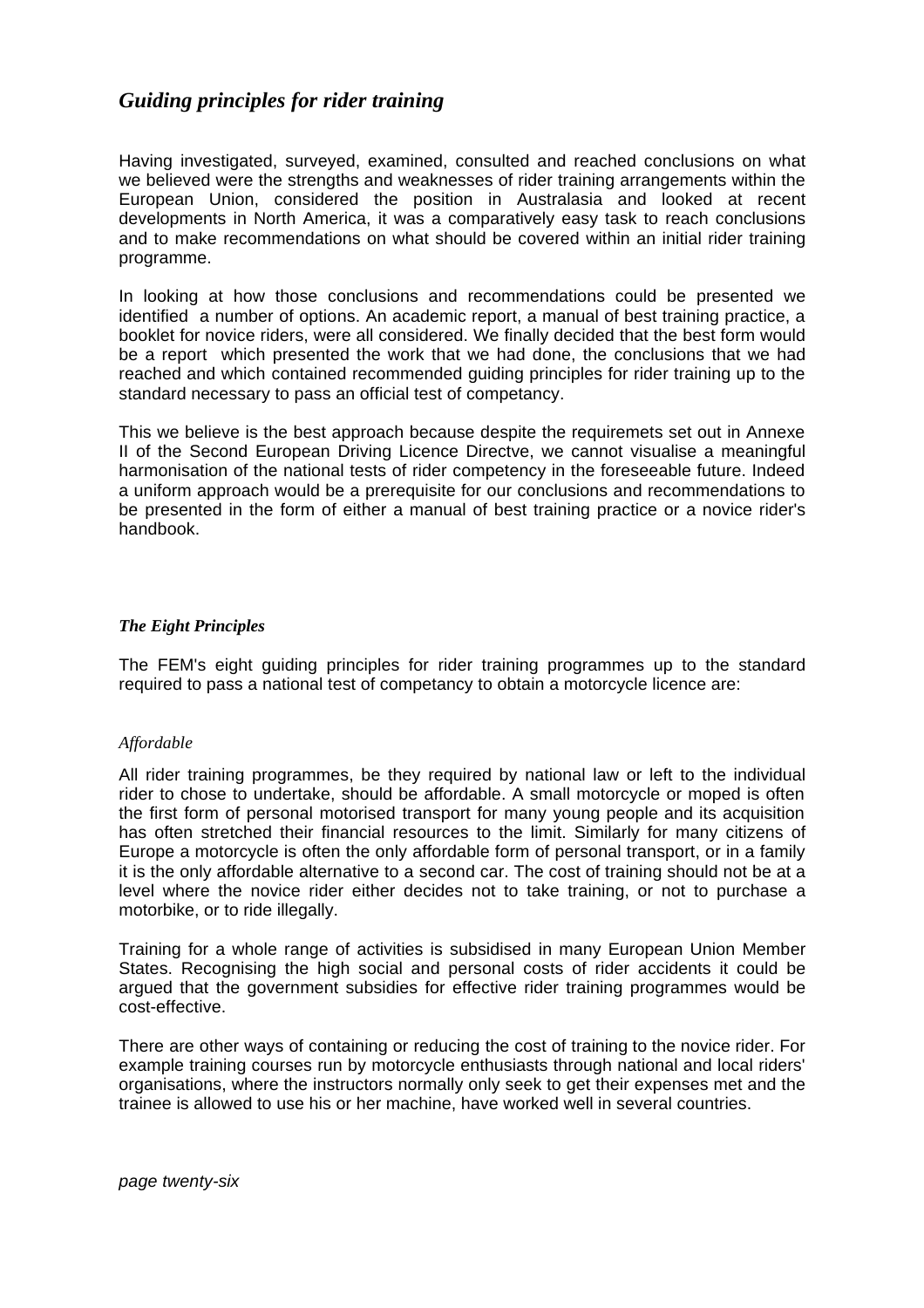In other countries, the United States of America for example, imaginative approaches have been adopted to ensure that rider training is affordable. In the State of Illinois \$8 fee of the motorcycle registration fee is used to fund the training scheme run by trained motorcycle rider instructors. Taking and passing one of their courses is accepted as an alternative to the State's official test of competency and a young rider who has successfully completed a course can get a licence up to two years earlier than normally allowed.

## *Accessible*

There should be effective and affordable rider training courses within reasonable travelling distance of all prospective riders. In rural areas where a novice rider would have to travel a considerable distance to attend a training course, training organisations and or riders' organisations should seek to establish training programmes that operated at intervals in the locality, possibly on a rotating basis.

Again in the United States of America they have found the answer to the difficulties in providing rider training across sparsely-populated areas, often with great distances between relatively small centres of populations. In a number of States trailers equipped as classrooms have been funded from the levy on registrations and are used by the riders' organisations to take the necessary equipment and experience to riders in outlying areas. A similar arrangement also exists in Switzerland.

The role of riders' organisations in providing good quality initial rider training, particularly where the numbers of trainee riders cannot meet the profit need of a commercial company, cannot be overestimated. In Greece the riders' organisation MOTOE has, with the cooperation of the FEM and highly-skilled and experienced advanced riding instructors from the United Kingdom, been training a cadre of experienced motorcyclists who will form the foundation for the first effective initial rider training programme in their country.

#### *Competent and qualified Instructors*

The relationship between the instructor and the novice rider is a most important one. It is not simply a matter of one imparting and the other receiving information. They are, usually, and if they are not they most certainly should be, part of the same culture and a form a peer group.

All instructors should be experienced motorcyclists. They should be able to present a positive image to the trainees based on respect for their experience and knowledge. They should have good communication skills and the ability to analyse the personalities and attitudes of their charges and adapt their approach accordingly.

All instructors should be qualified by undertaking a comprehensive course approved by the appropriate government agency in their country. Such courses should always be developed in consultation with the riders' organisations and other interested parties.

The course should require them to demonstrate their riding ability to advanced motorcycle rider standards, show a comprehensive knowledge of road traffic rules and regulations in the context of the need for their existence and should assess the attitude and interpersonal skills of the aspiring instructor.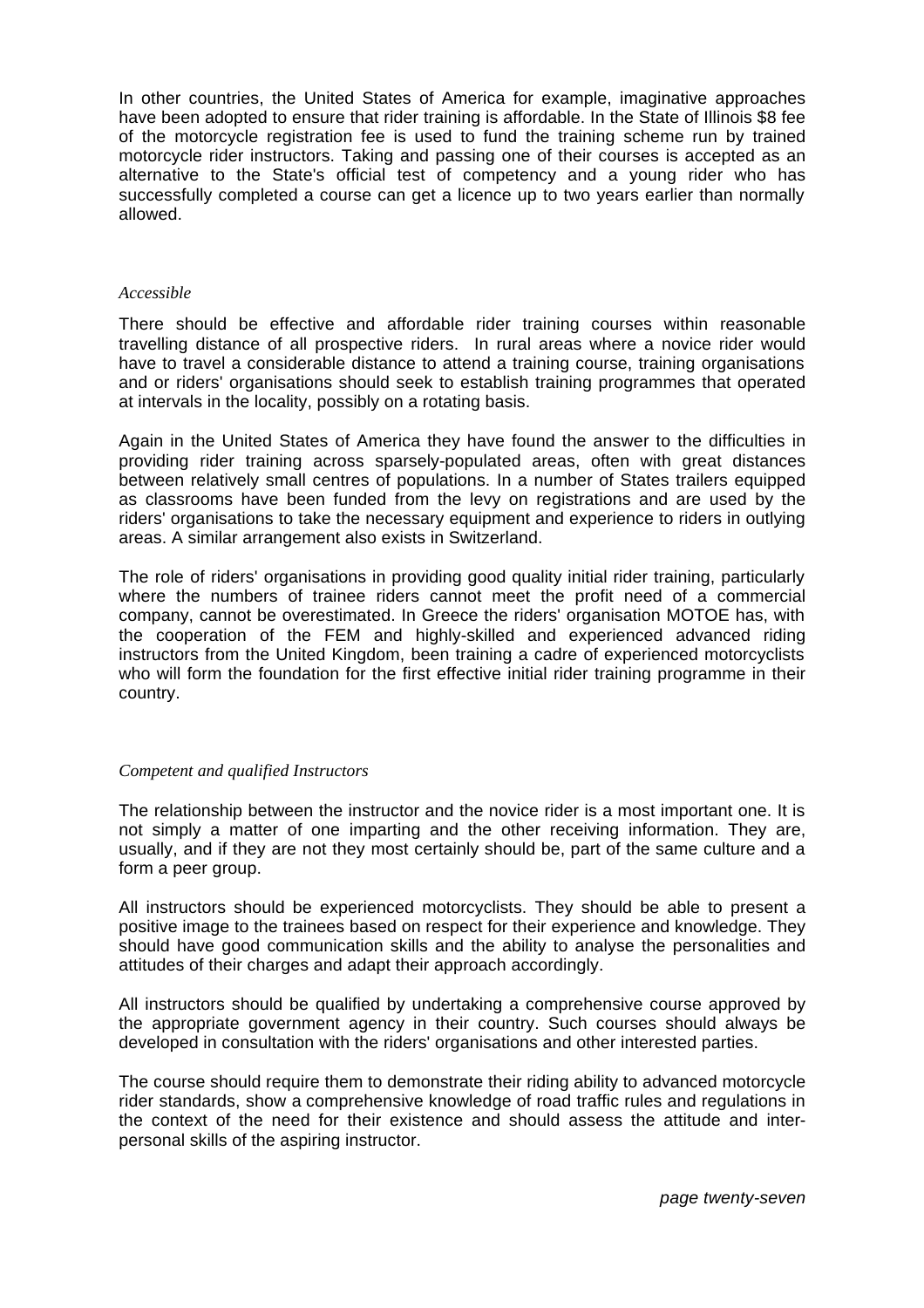The importance of a comprehensive understanding of hazard awareness and associated riding practices and avoidance measures and the significance of trainee riders' attitudes in establishing and maintaining safe riding practices, should also be demonstrated within the instructors' qualification course.

Instructors should have a comprehensive understanding of the approved syllabus necessary for trainees to obtain a range of skills and knowledge and ride safely on public roads and be aware of best-practice with regard to practical machine control exercises. When accompanying novice riders on public roads they should always ride a motorcycle and be properly equipped. Recognising the importance of good communications between the instructor and the trainee, two-way radio equipment should be used where and when appropriate.

The benefit of instructors taking a refresher course from time to time should be the subject of discussion between the appropriate national government agency and the riders' organisations and other interested parties.

## *Learning within a comprehensive syllabus*

Everybody who wishes to learn how to ride a motorcycle should do so within an agreed national syllabus.

The syllabus should embrace the principles set out within this report and should be developed and agreed in consultation with the appropriate national government agency, the riders' organisations and other interested parties. The syllabus should be comprehensive, supported by necessary aids such as manuals for the instructors, manuals or log books for the trainees and videos.

It should contain in detail all examples and circumstances of the knowledge and skills to be imparted to the novice rider and should be a balanced and appropriate mixture of theoretical sessions, practical exercises and road-riding experience.

Importantly all of the syllabus should be applied by training institutions and instructors. They should not concentrate only on the elements in it that are needed to satisfy the requirements of the national test of competency, as is often the case in a number of European countries. In France, for example, where there is the Programme National de Formation, which is coherent and progressive and covers , in theory at least, most of what is contained in these eight principles, many of the driving schools limit themselves to repeating the exercises and aims which are required to pass the test.

#### *Relevant machine operation skills*

Within the syllabus appropriate machine operation skills should be identified and taught.

The practical exercises that are used to develop initial machine control skills and which should not take place on public roads, should be designed so that they are understood by the novice rider as being appropriate to his or her needs when riding on public roads. They should not be seen to simply satisfy apparently irrelevant exercises used in a national test of competency.

The importance of the need for the novice rider to adopt the correct attitude on the road should be recognised within the practical exercises and emphasis should not be put on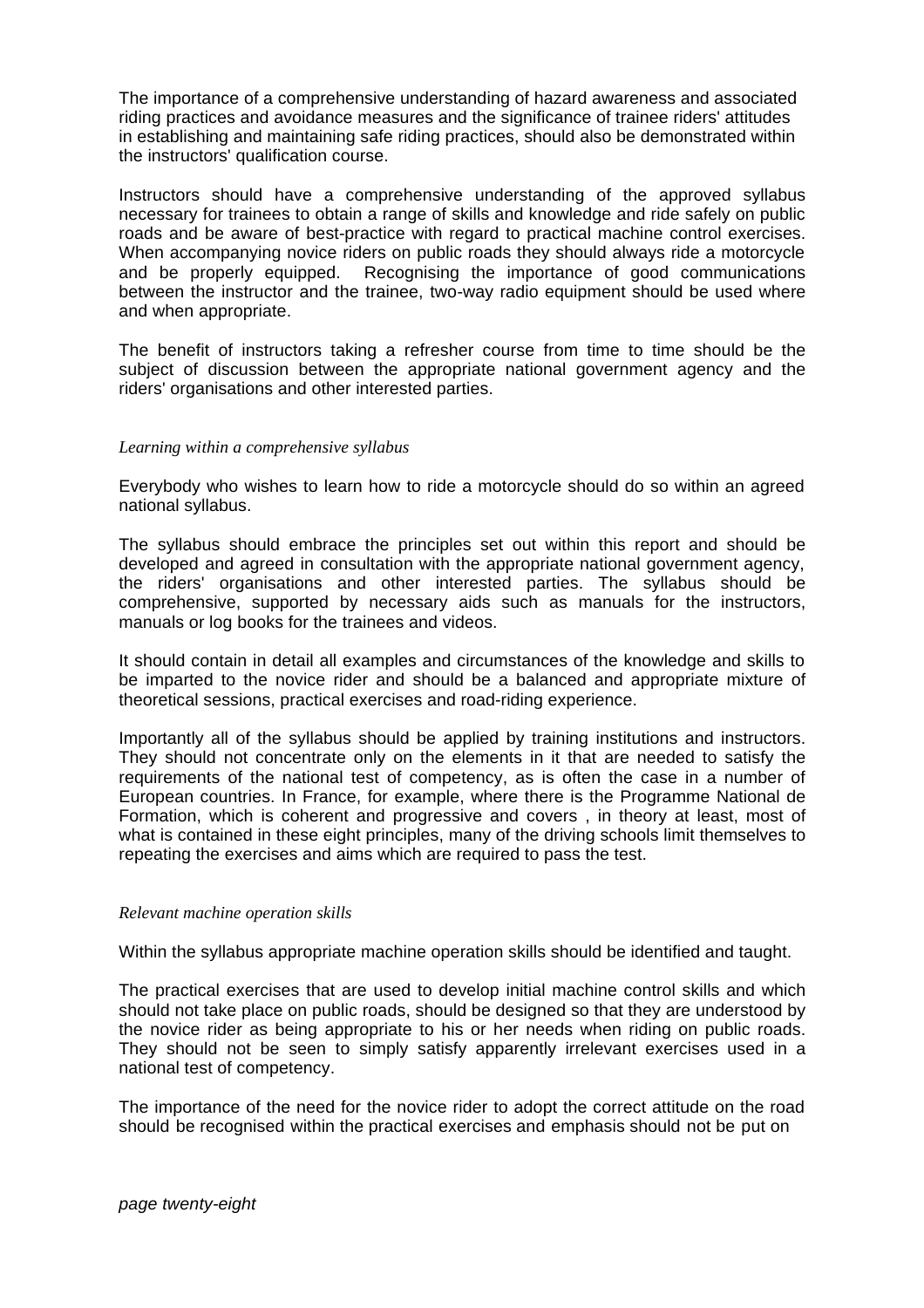fast or aggressive manoeuvres. The fact that being able to operate clutch, throttle, gears and brakes is only a part of being able to safely ride a motorcycle should be stressed throughout the teaching of the machine operation skills. Considerations such as rider focus and road monitoring and road positioning should be introduced and developed in conjunction with the development of the riders' machine operating skills.

The initial off-road exercises should be built upon through an extensive programme of riding on public roads, where the appropriateness of the skills acquired can be recognised through their application and developed through their practice. Where possible the road experience should cover a range of types of roads, weather and traffic conditions.

Where a novice rider is allowed to ride unaccompanied on public roads prior to passing an official test of competency, a programme setting out particular machine control operations in particular situations should be given by the instructor to the trainee to follow and practice.

Where the trainee is under the control of an instructor up to passing an official test of competency the instructor should ensure that the trainee experiences and develops the range of machine control operations necessary in the particular situations.

Whilst it is most important to ensure in all circumstances that the machine control exercises are relevant to the trainee rider's needs when riding on public roads, it is also necessary to ensure that the trainee realises the relevance and importance of the exercises that he or she are undertaking.

# *Understanding road traffic regulations*

The need to teach road traffic rules and regulations in the context of the reasons for their existence should be contained within the agreed syllabus.

The widespread practice of teaching road traffic regulations by rote and teaching them separately from the rider training course, often with no distinction between drivers and riders, can lead to a lack of respect for road traffic rules. A novice rider who lacks understanding of the reasons for their existence can often develop patterns of riding behaviour where non-compliance with road traffic regulations are the norm.

Consideration of road traffic rules, the reasons for their existence and the importance of complying with them, should, therefore, take place at all stages of initial rider training courses. Through the subject being introduced, explained and discussed in the theoretical, practical and road-riding sessions, novice riders should develop an understanding of the need not to only recognise road signs and markings but also to modify their riding behaviour to comply with traffic regulations, based on comprehension and self-interest.

#### *Hazard awareness and avoidance*

As with the teaching of road traffic rules and regulations, the development of an awareness of the hazards that the trainee rider is likely to face when riding a motorcycle should take place at all stages within the syllabus of a rider training programme.

The implications of riding in various weather conditions, of riding on different road surfaces, road furniture and markings, of approaching and navigating the range of road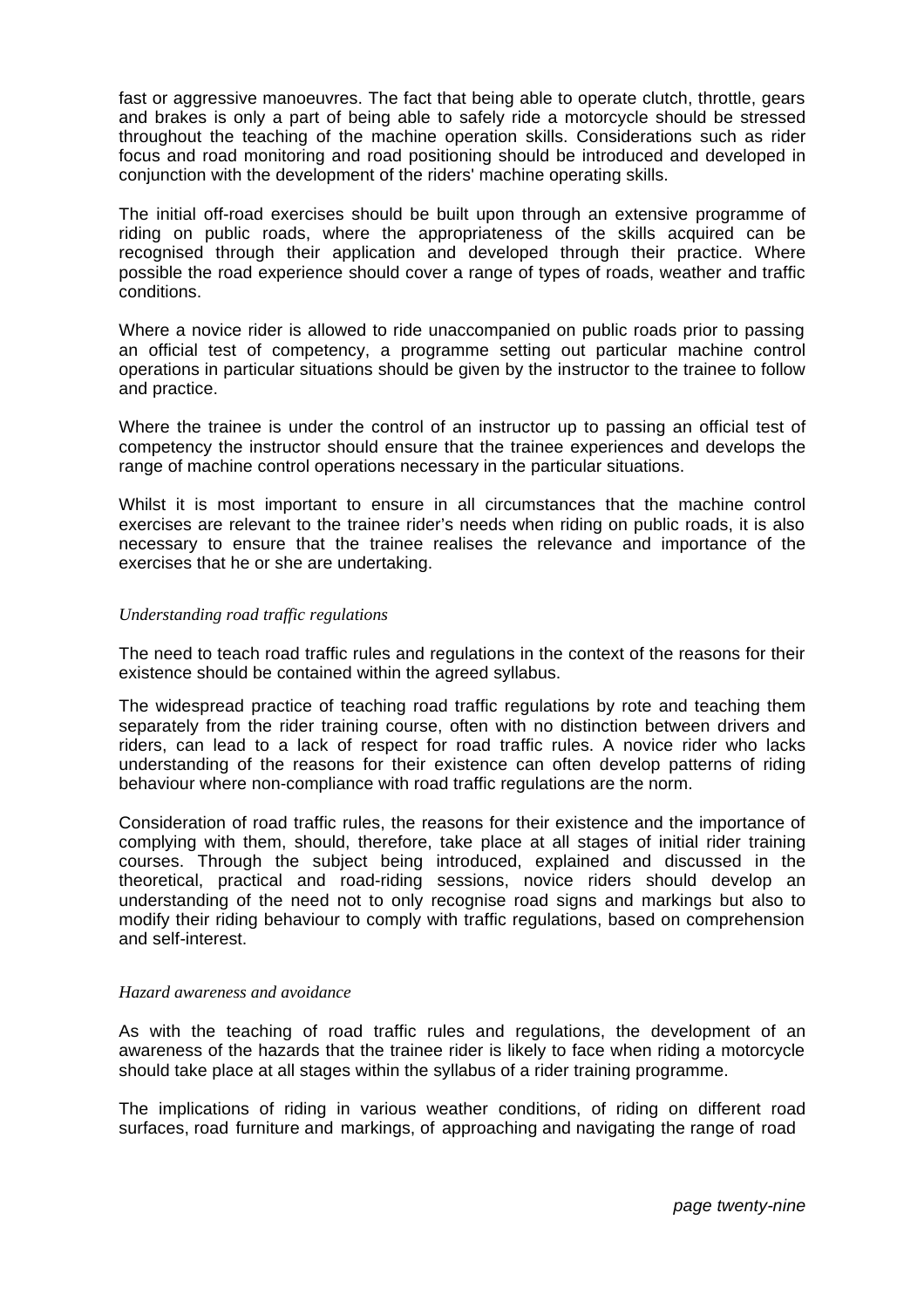layouts and junctions should be identified within the theoretical sessions of the agreed syllabus. The likely behaviour of other road users, including pedestrians, the characteristics of other vehicles and the effects that they can have on a motorcycle, should also be covered.

Potential hazards having been identified, appropriate avoidance actions should also be explained and discussed in the theoretical sessions. The use of computer games based technology and video equipment should be utilised where practical and possible.

The necessary machine operation skills needed within hazard avoidance practices, such as braking, balance and road monitoring and positioning, should be incorporated into the practical exercises and developed with the road riding experience.

## *Rider attitude and rider behaviour*

As is explained in this report, it is the view of the Federation of European Motorcyclists that an important reason why the development of rider training in Europe has not resulted in a corresponding reduction in rider accidents, particularly amongst young riders, is because it has concentrated on the machine operation skills of the rider.

Initial rider training programmes have generally failed to recognise that it is the attitude of the rider and his or her corresponding behaviour that will primarily determine whether they are more likely or less likely to have an accident.

In focusing on the area of rider attitudes we recognise that it is not the previously missing magical ingredient. A novice rider who has the right attitude to riding on the road and modifies his or her behaviour accordingly, but does not have good machine control skills and a developed awareness of hazards and how to avoid them, is no less likely to have an accident. However we believe that it is possible that a rider with good machine control skills and little or no understanding of the importance of rider attitude and behaviour and a poorly developed sense of hazard awareness is more likely to have an accident.

Through taking a training course a novice rider should be able to understand that their attitude is crucial in ensuring their own safety. That how they behave when riding on public roads will be a prime factor in determining whether or not they have an accident. That it is their own self-interest to always comply with traffic regulations. That they should always ride within their known capability and experience. That they should avoid getting into potentially dangerous situations where it is the action of other road users that will determine the outcome of the situation. That they should modify their behaviour when riding in poor weather conditions and when riding on different road conditions. That they should constantly monitor their own riding: they should think about where they should be on the road; the line they should take through a bend or when approaching a junction; be considering the appropriateness of their speed and noticing and assessing approaching road features and potential hazards as soon as they become visible.

The novice rider should also understand that whilst he or she is being made aware of the importance of attitude and behaviour and of hazards likely to be met and how to them, this is unlikely to be the case with the majority of other road users.

It is this body of knowledge and experience, often known as road craft or defensive riding techniques that will come with experience. Novice riders, particularly young novice riders who are unlikely to have developed some appropriate road craft through driving a car, can be taught it. It should be recognised that they should be made aware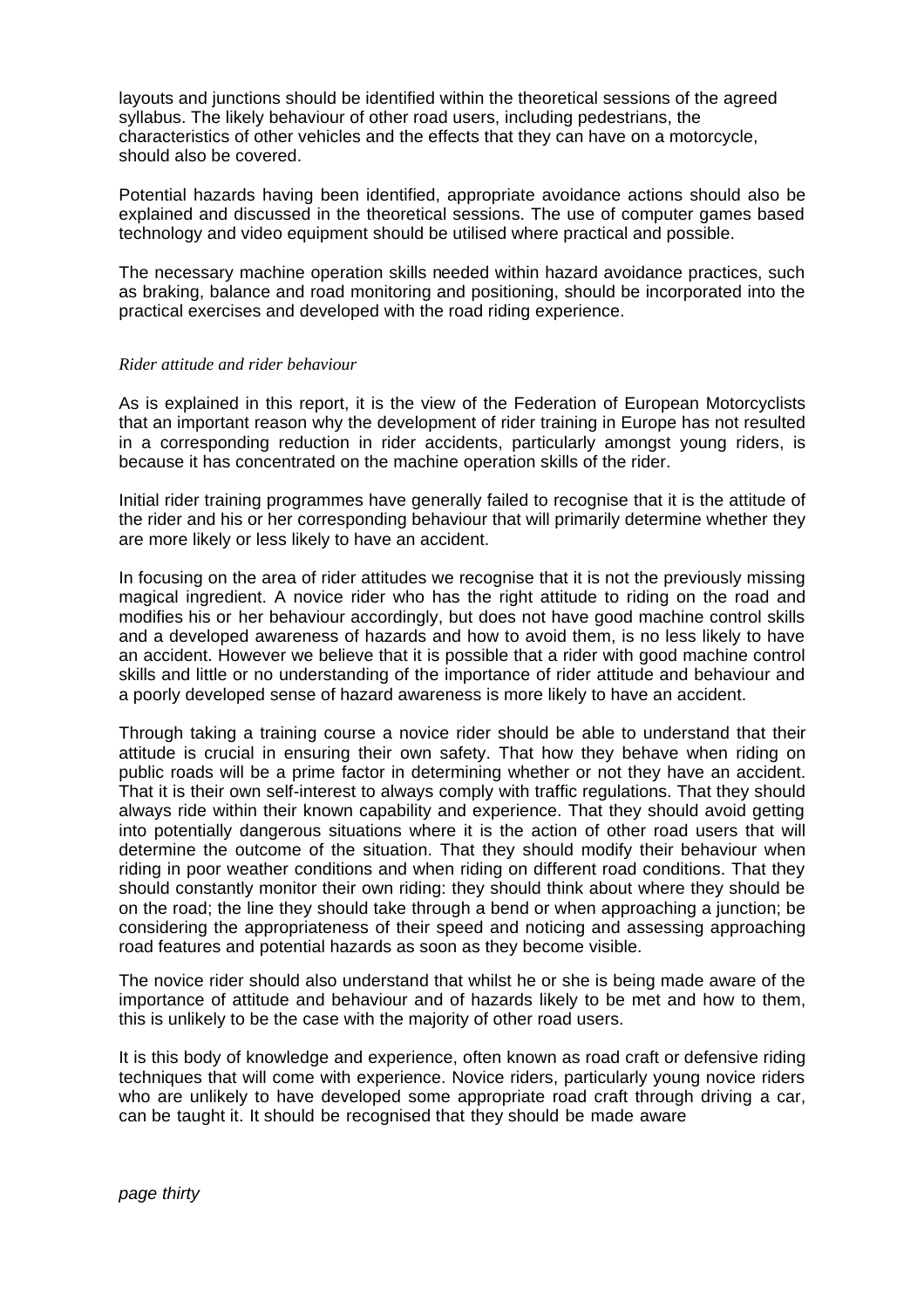that whilst their knowledge is acquired and has not yet become instinctive, based on their first hand experience, its effectiveness in modifying their riding behaviour is likely to decay. They should be encouraged to constantly reassess how they are riding and reaffirm and apply the knowledge gained through their rider training course until such time as their own experience is sufficient.

The agreed syllabus of all initial rider training programmes should, therefore, give considerable attention to the matter of the trainee rider's attitude and behaviour. It should introduce the subject at a very early stage in the syllabus, return to it as a specific issue for consideration and discussion at appropriate stages throughout the training programme and whenever possible reinforce it by example and illustration in the practical exercises and when riding on public roads.

Instructors should be able to identify those trainees whose attitude and behaviour could put them at particular risk and should give them particular attention and guidance.